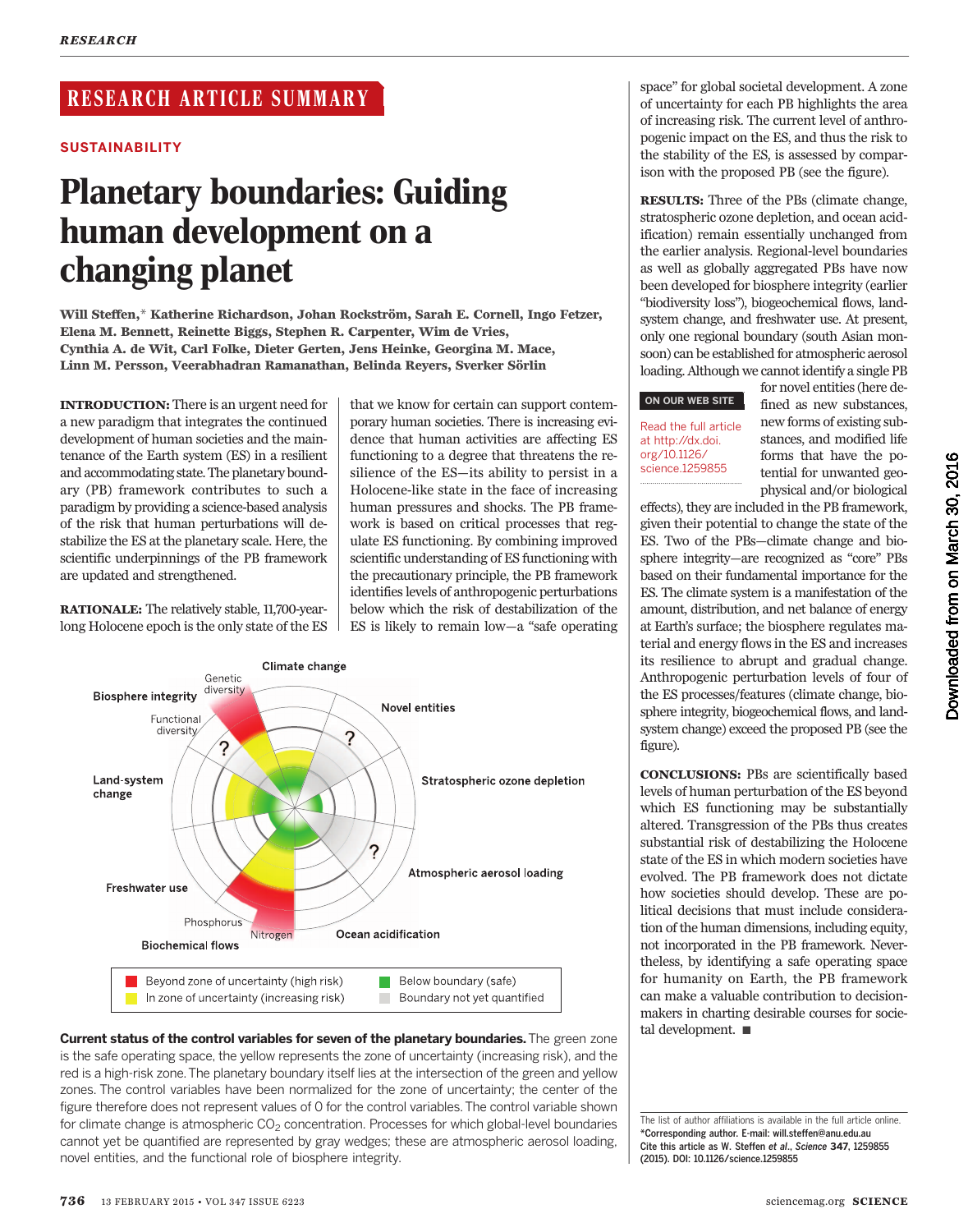## RESEARCH ARTICLE

### SUSTAINABILITY

# Planetary boundaries: Guiding human development on a changing planet

Will Steffen,<sup>1,2\*</sup> Katherine Richardson,<sup>3</sup> Johan Rockström,<sup>1</sup> Sarah E. Cornell,<sup>1</sup> Ingo Fetzer, $^1$  Elena M. Bennett, $^4$  Reinette Biggs, $^{1,5}$  Stephen R. Carpenter, $^6$ Wim de Vries, $^{7,8}$  Cynthia A. de Wit, $^9$  Carl Folke, $^{1,10}$  Dieter Gerten, $^{\rm 11}$  Jens Heinke, $^{\rm 11,12,13}$ Georgina M. Mace, <sup>14</sup> Linn M. Persson, <sup>15</sup> Veerabhadran Ramanathan, <sup>16,17</sup> Belinda Reyers, 1,18 Sverker Sörlin<sup>19</sup>

The planetary boundaries framework defines a safe operating space for humanity based on the intrinsic biophysical processes that regulate the stability of the Earth system. Here, we revise and update the planetary boundary framework, with a focus on the underpinning biophysical science, based on targeted input from expert research communities and on more general scientific advances over the past 5 years. Several of the boundaries now have a two-tier approach, reflecting the importance of cross-scale interactions and the regional-level heterogeneity of the processes that underpin the boundaries. Two core boundaries—climate change and biosphere integrity—have been identified, each of which has the potential on its own to drive the Earth system into a new state should they be substantially and persistently transgressed.

**The planetary boundary (PB) approach (1, 2)**<br>
aims to define a safe operating space for<br>
human societies to develop and thrive, based<br>
on our evolving understanding of the func-<br>
tioning and resilience of the Earth system he planetary boundary (PB) approach  $(I, 2)$  $(I, 2)$  $(I, 2)$ aims to define a safe operating space for human societies to develop and thrive, based on our evolving understanding of the functioning and resilience of the Earth system. subject to scientific scrutiny [e.g.,  $(3-7)$  $(3-7)$  $(3-7)$  $(3-7)$  $(3-7)$ ] and has attracted considerable interest and discussions within the policy, governance, and business sectors as an approach to inform efforts toward global sustainability  $(8-10)$  $(8-10)$  $(8-10)$  $(8-10)$  $(8-10)$ .

In this analysis, we further develop the basic PB framework by (i) introducing a two-tier approach for several of the boundaries to account for regional-level heterogeneity; (ii) updating the quantification of most of the PBs; (iii) identifying two core boundaries; and (iv) proposing a regionallevel quantitative boundary for one of the two that were not quantified earlier  $(I)$ .

#### The basic framework: Defining a safe operating space

Throughout history, humanity has faced environmental constraints at local and regional levels, with some societies dealing with these challenges more effectively than others ([11](#page-9-0), [12](#page-9-0)). More recently, early industrial societies often used local waterways and airsheds as dumping grounds for their waste and effluent from industrial processes. This eroded local and regional environmental quality and stability, threatening to undermine the progress made through industrialization by damaging human health and degrading ecosystems. Eventually, this led to the introduction of local or regional boundaries or constraints on what

could be emitted to and extracted from the environment (e.g., chemicals that pollute airsheds or waterways) and on how much the environment could be changed by direct human modification (land-use/cover change in natural ecosystems)  $(13)$  $(13)$  $(13)$ . The regulation of some human impacts on the environment—for example, the introduction of chemical contaminants—is often framed in the context of "safe limits" ([14](#page-9-0)).

These issues remain, but in addition we now face constraints at the planetary level, where the magnitude of the challenge is vastly different. The human enterprise has grown so dramatically since the mid-20th century  $(15)$  $(15)$  $(15)$  that the relatively stable, 11,700-year-long Holocene epoch, the only state of the planet that we know for certain can support contemporary human societies, is now being destabilized (figs. S1 and S2)  $(16-18)$  $(16-18)$  $(16-18)$  $(16-18)$  $(16-18)$ . In fact, a new geological epoch, the Anthropocene, has been proposed ([19](#page-9-0)).

The precautionary principle suggests that human societies would be unwise to drive the Earth system substantially away from a Holocene-like condition. A continuing trajectory away from the Holocene could lead, with an uncomfortably high probability, to a very different state of the Earth system, one that is likely to be much less hospitable to the development of human societies ([17](#page-9-0),[18](#page-9-0), [20](#page-9-0)). The PB framework aims to help guide human societies away from such a trajectory by defining a "safe operating space"in which we can continue to develop and thrive. It does this by proposing boundaries for anthropogenic perturbation of critical Earth-system processes. Respecting these boundaries would greatly reduce the

risk that anthropogenic activities could inadvertently drive the Earth system to a much less hospitable state.

Nine processes, each of which is clearly being modified by human actions, were originally suggested to form the basis of the PB framework ([1](#page-9-0)). Although these processes are fundamental to Earth-system functioning, there are many other ways that Earth-system functioning could be described, including potentially valuable metrics for quantifying the human imprint on it. These alternative approaches [e.g., ([4](#page-9-0))] often represent ways to explore and quantify interactions among the boundaries. They can provide a valuable complement to the original approach  $(I)$  and further enrich the broader PB concept as it continues to evolve.

#### The planetary boundary framework: Thresholds, feedbacks, resilience, uncertainties

A planetary boundary as originally defined  $(I)$  is not equivalent to a global threshold or tipping point. As Fig. 1 shows, even when a global- or continental/ocean basin–level threshold in an Earth-system process is likely to exist [e.g.,  $(20, 21)$  $(20, 21)$  $(20, 21)$  $(20, 21)$  $(20, 21)$ ], the proposed planetary boundary is not placed at the position of the biophysical threshold but rather upstream of it—i.e., well before reaching the threshold. This buffer between the boundary (the end of the safe operating space, the green zone in Fig. 1) and the threshold not only accounts for uncertainty in the precise position of the threshold with respect to the control variable

<sup>1</sup>Stockholm Resilience Centre, Stockholm University, 10691 Stockholm, Sweden. <sup>2</sup>Fenner School of Environment and Society, The Australian National University, Canberra, ACT 2601, Australia. <sup>3</sup>Center for Macroecology, Evolution, and Climate, University of Copenhagen, Natural History Museum of Denmark, Universitetsparken 15, Building 3, 2100 Copenhagen, Denmark. 4 Department of Natural Resource Sciences and McGill School of Environment, McGill University, 21, 111 Lakeshore Road, Ste-Anne-de-Bellevue, QC H9X 3V9, Canada. <sup>5</sup>Centre for Studies in Complexity, Stellenbosch University, Private Bag X1, Stellenbosch 7602, South Africa. <sup>6</sup>Center for Limnology, University of Wisconsin, 680 North Park Street, Madison WI 53706 USA. <sup>7</sup> Alterra Wageningen University and Research Centre, P.O. Box 47, 6700AA Wageningen, Netherlands. <sup>8</sup>Environmental Systems Analysis Group, Wageningen University,<br>P.O. Box 47, 6700 AA Wageningen, Netherlands. <sup>9</sup>Department of Environmental Science and Analytical Chemistry, Stockholm<br>University, 10691 Stockholm, Sweden. <sup>10</sup>Beijer Institute of Ecological Economics, Royal Swedish Academy of Sciences, SE-10405 Stockholm, Sweden. <sup>11</sup>Research Domain Earth System Analysis, Potsdam Institute for Climate Impact Research (PIK), Telegraphenberg A62, 14473 Potsdam, Germany. <sup>12</sup>International Livestock Research Institute, P.O.<br>Box 30709, Nairobi, 00100 Kenya. <sup>13</sup>CSIRO (Commonwealth Scientific and Industrial Research Organization), St. Lucia, OLD 4067, Australia. <sup>14</sup>Centre for Biodiversity and Environment Research (CBER), Department of Genetics, Evolution and Environment, University College London, Gower<br>Street, London WC1E 6BT, UK. <sup>15</sup>Stockholm Environment Institute, Linnégatan 87D, SE-10451 Stockholm, Sweden. <sup>16</sup>Scripps Institution of Oceanography, University of California at San Diego, 8622 Kennel Way, La Jolla, CA 92037 USA. <sup>17</sup>TERI (The Energy and Resources Institute) University, 10 Institutional Area, Vasant Kunj, New Delhi, Delhi 110070, India. 18Natural Resources and the Environment, CSIR, P.O. Box 320, Stellenbosch 7599, South Africa. <sup>19</sup>Division of History of Science, Technology and Environment, KTH Royal Institute of Technology, SE-10044 Stockholm, Sweden. \*Corresponding author. E-mail: will.steffen@anu.edu.au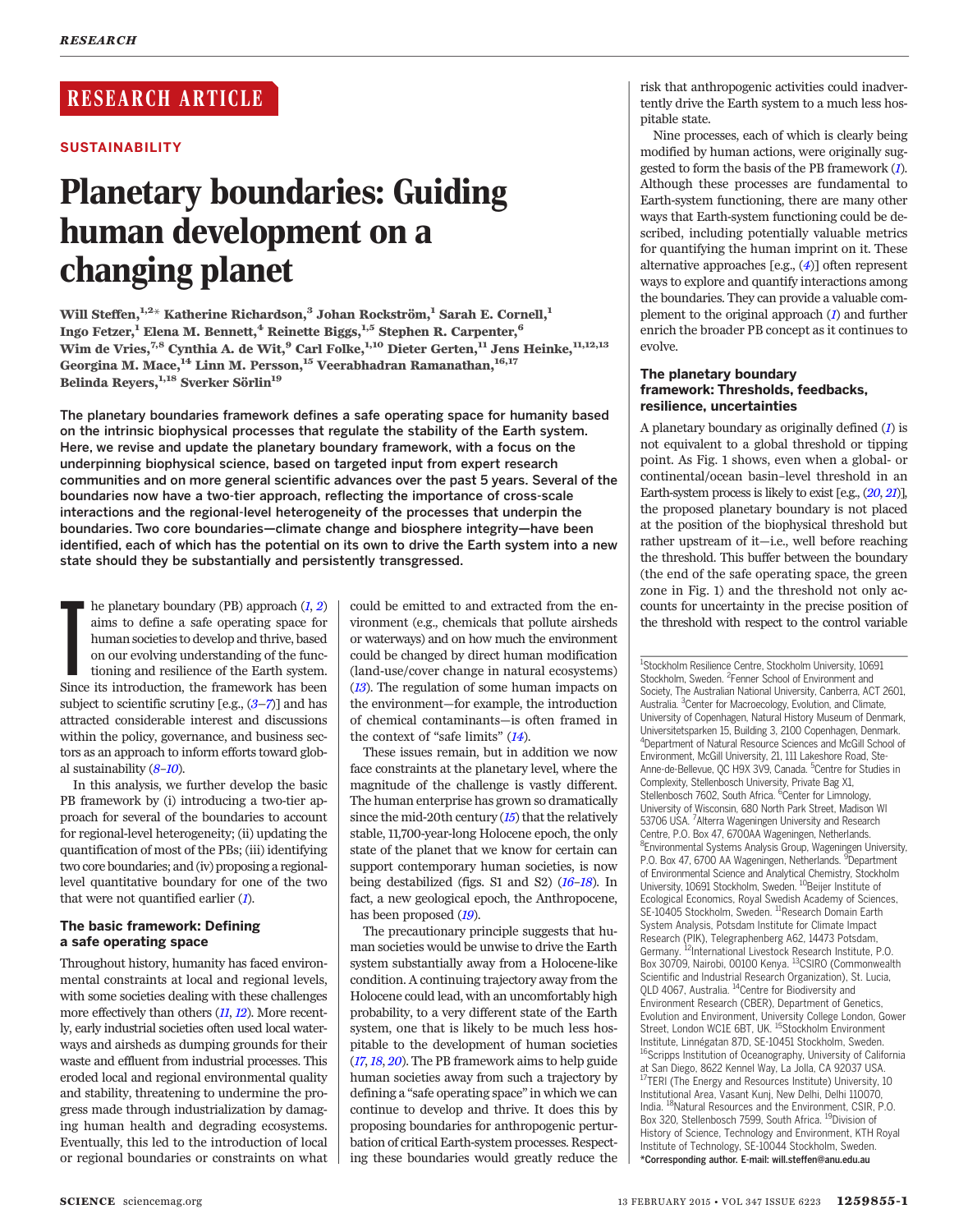

Fig. 1. The conceptual framework for the planetary boundary approach, showing the safe operating space, the zone of uncertainty, the position of the threshold (where one is likely to exist), and the area of high risk. Modified from ([1](#page-9-0)).

but also allows society time to react to early warning signs that it may be approaching a threshold and consequent abrupt or risky change.

The developing science of early-warning signs can warn of an approaching threshold or a decrease in the capability of a system to persist under changing conditions. Examples include "critical slowing down" in a process  $(22)$  $(22)$  $(22)$ , increasing variance ([23](#page-9-0)), and flickering between states of the system ([24](#page-9-0)–[26](#page-9-0)). However, for such science to be useful in a policy context, it must provide enough time for society to respond in order to steer away from an impending threshold before it is crossed ([27](#page-9-0), [28](#page-9-0)). The problem of system inertia—for example, in the climate system  $(18)$  $(18)$  $(18)$ —needs to be taken into account in assessing the time needed for society to react to early-warning signs.

Not all Earth-system processes included in the PB approach have singular thresholds at the global/ continental/ocean basin level (*I*). Nevertheless, it is important that boundaries be established for these processes. They affect the capacity of the Earth system to persist in a Holocene-like state under changing conditions (henceforth "resilience") by regulating biogeochemical flows (e.g., the terrestrial and marine biological carbon sinks) or by providing the capacity for ecosystems to tolerate perturbations and shocks and to continue functioning under changing abiotic conditions ([29](#page-9-0), [30](#page-9-0)). Examples of such processes are land-system change, freshwater use, change in biosphere integrity [rate of biodiversity loss in  $(1, 2)$  $(1, 2)$  $(1, 2)$  $(1, 2)$  $(1, 2)$ ], and changes in other biogeochemical flows in addition to carbon (e.g., nitrogen and phosphorus). Placing boundaries for these processes is more

difficult than for those with known large-scale thresholds ([21](#page-9-0)) but is nevertheless important for maintaining the resilience of the Earth system as a whole. As indicated in Fig. 1, these processes, many of which show threshold behavior at local and regional scales, can generate feedbacks to the processes that do have large-scale thresholds. The classic example is the possible weakening of natural carbon sinks, which could further destabilize the climate system and push it closer to large thresholds [e.g, loss of the Greenland ice sheet  $(18)$  $(18)$  $(18)$ ]. An interesting research question of relevance to the PB framework is how smallscale regime shifts can propagate across scales and possibly lead to global-level transitions ([31](#page-9-0), [32](#page-9-0)).

A zone of uncertainty, sometimes large, is associated with each of the boundaries (yellow zone in Fig. 1). This zone encapsulates both gaps and weaknesses in the scientific knowledge base and intrinsic uncertainties in the functioning of the Earth system. At the "safe" end of the zone of uncertainty, current scientific knowledge suggests that there is very low probability of crossing a critical threshold or substantially eroding the resilience of the Earth system. Beyond the "danger" end of the zone of uncertainty, current knowledge suggests a much higher probability of a change to the functioning of the Earth system that could potentially be devastating for human societies. Application of the precautionary principle dictates that the planetary boundary is set at the "safe" end of the zone of uncertainty. This does not mean that transgressing a boundary will instantly lead to an unwanted outcome but that the farther the boundary is transgressed, the higher the risk of regime shifts, destabilized sys-

tem processes, or erosion of resilience and the fewer the opportunities to prepare for such changes. Observations of the climate system show this principle in action by the influence of increasing atmospheric greenhouse gas concentrations on the frequency and intensity of many extreme weather events ([17](#page-9-0), [18](#page-9-0)).

#### Linking global and regional scales

PB processes operate across scales, from ocean basins/biomes or sources/sinks to the level of the Earth system as a whole. Here, we address the subglobal aspects of the PB framework. Rockström et al. ([1](#page-9-0)) estimated global boundaries only, acknowledging that the control variables for many processes are spatially heterogeneous. That is, changes in control variables at the subglobal level can influence functioning at the Earthsystem level, which indicates the need to define subglobal boundaries that are compatible with the global-level boundary definition. Avoiding the transgression of subglobal boundaries would thus contribute to an aggregate outcome within a planetary-level safe operating space.

We focus on the five PBs that have strong regional operating scales: biosphere integrity, biogeochemical flows [earlier termed "phosphorus (P) and nitrogen  $(N)$  cycles" $(I, 2)$  $(I, 2)$  $(I, 2)$ ], land-system change, freshwater use, and atmospheric aerosol loading. Table S1 describes how transgression of any of the proposed boundaries at the subglobal level affects the Earth system at the global level.

For those processes where subglobal dynamics potentially play a critical role in global dynamics, the operational challenge is to capture the importance of subglobal change for the functioning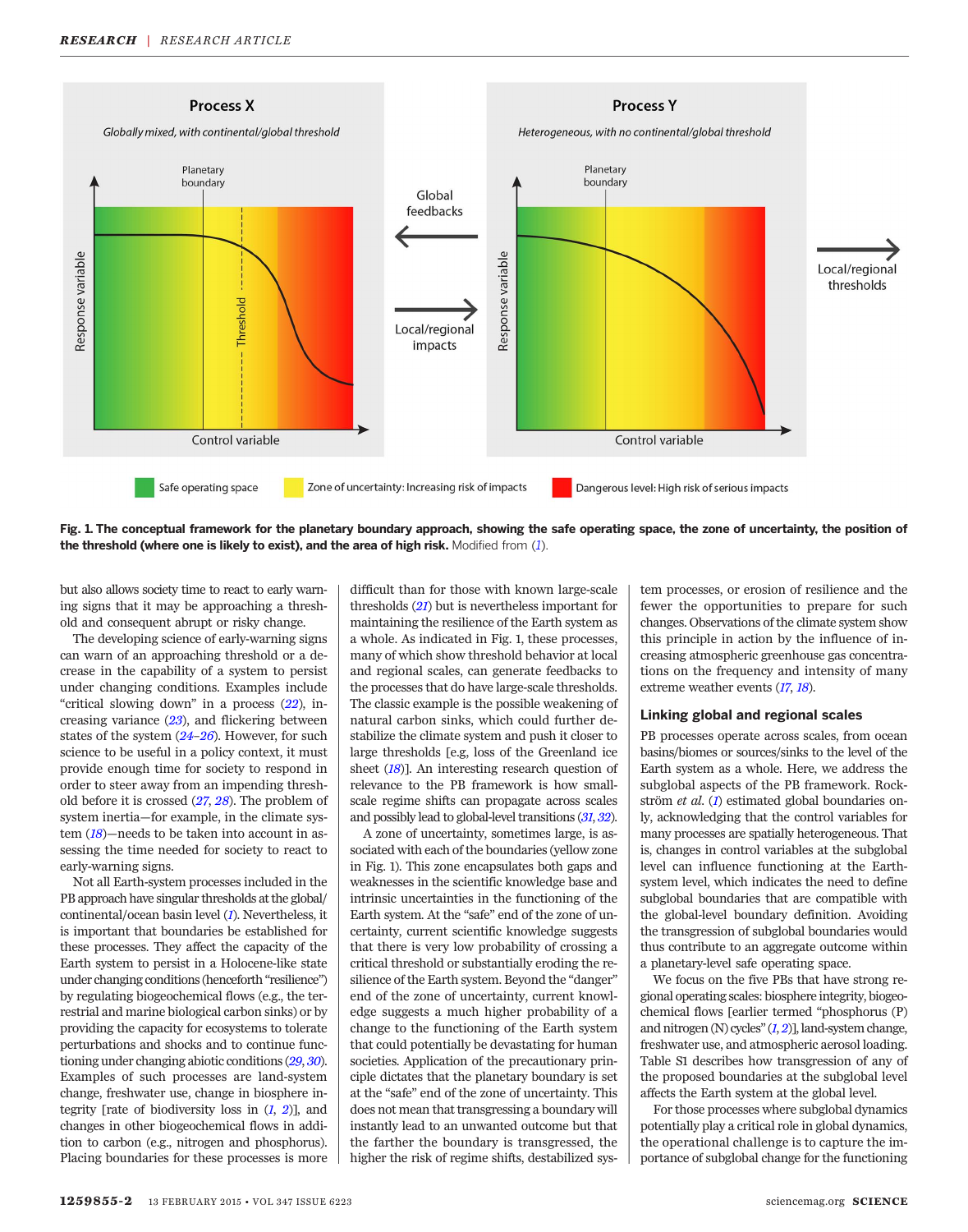of the Earth system. To do this, we propose the development of a two-level set of control variables and boundaries. The subglobal-level units of analysis for these six boundaries are not identical; they vary according to the role that the processes play in the Earth system: (i) changes in biosphere integrity occur at the level of landbased biomes, large freshwater ecosystems, or major marine ecosystems as the largest subglobal unit; (ii) the role of direct, human-driven land-system change in biophysical climate regulation is primarily related to changes in forest biomes; (iii) freshwater flows and use occur at the largest subglobal level in the major river basins around the world; and (iv) changes in biogeochemical flows, exemplified by phosphorus and nitrogen cycling, aggregate from relatively localized but very severe perturbations in intensive agricultural zones to affect global flows of nutrients. We recognize these as critical regions for Earth-system functioning. Where appropriate, the updates of the individual boundaries (see below)  $(33)$  $(33)$  $(33)$  now contain both the globally aggregated boundary value of the control variable and its regional distribution function. Figure 2 shows the distributions and current status of the control variables for three of the boundaries where subglobal dynamics are critical: biogeochemical cycles, land-system change, and freshwater use.

We emphasize that our subglobal-level focus is based on the necessity to consider this level to understand the functioning of the Earth system as a whole. The PB framework is therefore meant to complement, not replace or supersede, efforts to address local and regional environmental issues.

#### Updates of the individual boundaries

Brief updates of all nine of the PBs are given in this section, and more detailed descriptions of the updates for three of the PBs that have undergone more extensive revision can be found in ([33](#page-9-0)). The geographical distribution issues discussed above are particularly important for five of the PBs, and their control variables and boundaries have been revised accordingly (Table 1). Figure 3 shows the current status of the seven boundaries that can be quantified at the global level.

#### Climate change

We retain the control variables and boundaries originally proposed—i.e., an atmospheric  $CO<sub>2</sub>$  concentration of 350 parts per million (ppm) and an increase in top-of-atmosphere radiative forcing of +[1](#page-9-0).0 W  $m^{-2}$  relative to preindustrial levels (1). The radiative forcing control variable is the more inclusive and fundamental, although  $CO<sub>2</sub>$  is important because of its long lifetime in the atmosphere and the very large human emissions. Human-driven changes to radiative forcing include all anthropogenic factors:  $CO<sub>2</sub>$ , other greenhouse gases, aerosols, and other factors that affect the energy balance  $(18)$  $(18)$  $(18)$ . Radiative forcing is generally the more stringent of the two boundaries, although the relationship between it and  $CO<sub>2</sub>$  can vary through time with changes in the relative importance of the individual radiative forcing factors.

Evidence has accumulated to suggest that the zone of uncertainty for the  $CO<sub>2</sub>$  control variable should be narrowed from 350 to 550 ppm to 350 to 450 ppm  $CO<sub>2</sub>$  ([17](#page-9-0), [18](#page-9-0)), while retaining the current zone of uncertainty for radiative forcing of +1.0 to 1.5 W  $\mathrm{m}^{-2}$  relative to preindustrial levels. Current values of the control variables are 399 ppm  $CO<sub>2</sub>$  (annual average concentration for 2014) ([34](#page-9-0)) and +2.3 W  $\mathrm{m}^{-2}$  (1.1 to 3.3 W  $\mathrm{m}^{-2})$  in 2011 relative to 1750 ([18](#page-9-0)). Observed changes in climate at current levels of the control variables confirm the original choice of the boundary values and the narrowing of the zone of uncertainty for  $CO<sub>2</sub>$ . For example, there has already been an increase in the intensity, frequency, and duration of heat waves globally ([35](#page-9-0)); the number of heavy rainfall

#### **Phosphorus** A



#### B **Nitrogen**



**Land-system change** 



D

**Freshwater use** 

Fig. 2. The subglobal distributions and current status of the control variables for  $(A)$  biogeochemical flows of P;  $(B)$  biogeochemical flows of N;  $(C)$  landsystem change; and (D) freshwater use. In each panel, green areas are within the boundary (safe), yellow areas are within the zone of uncertainty (increasing risk), and red areas are beyond the zone of uncertainty (high risk). Gray areas in (A) and (B) are areas where P and N fertilizers are not applied; in (C), they are areas not covered by major forest biomes; and in (D), they are areas where river flow is very low so that environmental flows are not allocated. See Table 1 for values of the boundaries and their zones of uncertainty and ([33](#page-9-0)) for more details on methods and results.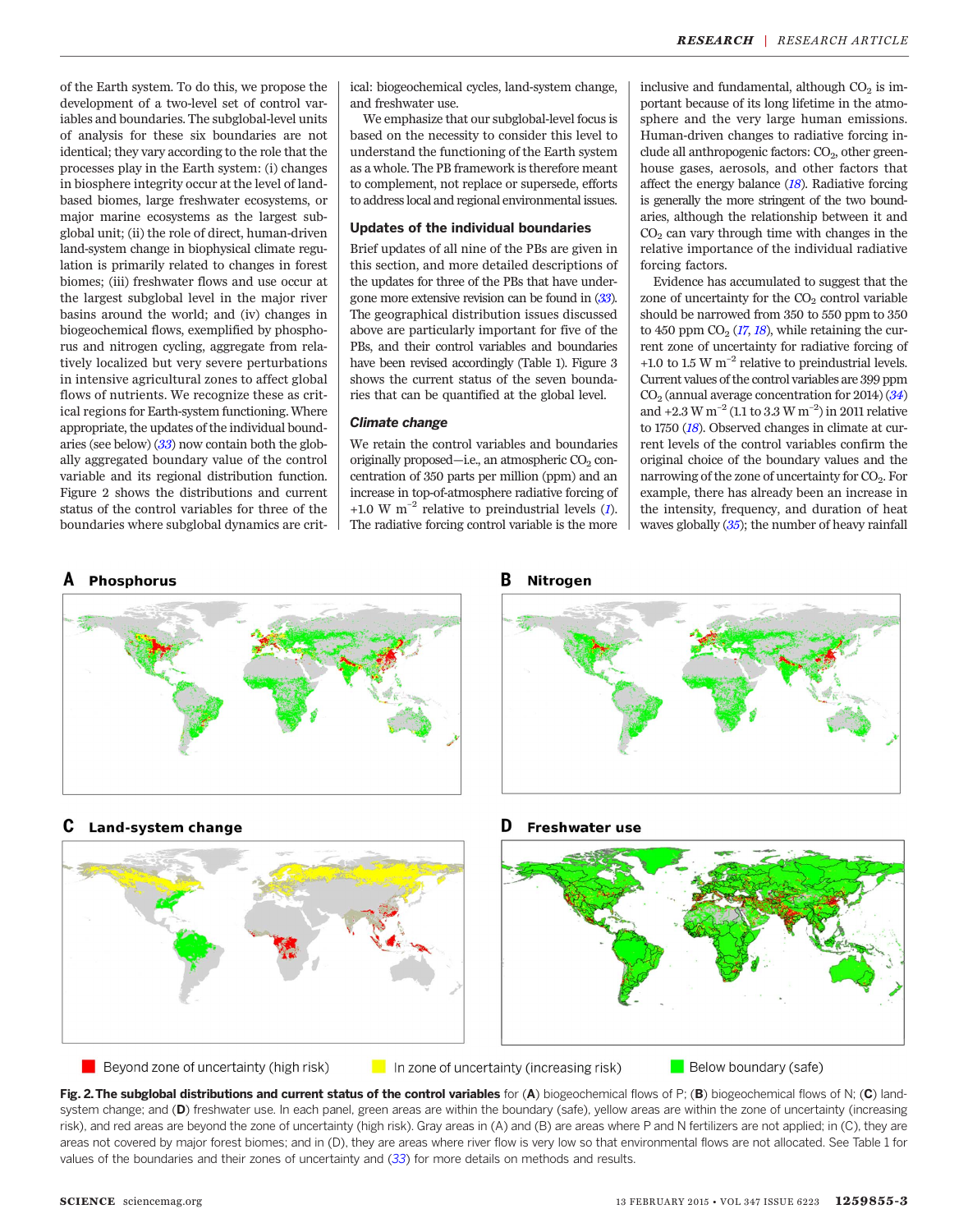Earth-system process Control variable(s) Planetary boundary (zone of uncertainty) Current value of control variable Climate change (R2009: same) Atmospheric CO<sub>2</sub> concentration, ppm Energy imbalance at top-ofatmosphere, W m–<sup>2</sup>  $350$  ppm  $CO<sub>2</sub>$  (350–450 ppm) +1.0 W m<sup>-2</sup> (+1.0-1.5 W m<sup>-2</sup>)  $398.5$  ppm  $CO<sub>2</sub>$  $2.3 W m<sup>-2</sup>$  $(1.1 - 3.3 \text{ W m}^{-2})$ Change in biosphere integrity (R2009: Rate of biodiversity loss) Genetic diversity: Extinction rate Functional diversity: **Biodiversity** Intactness Index (BII) Note: These are interim control variables until more appropriate ones are developed < 10 E/MSY (10–100 E/MSY) but with an aspirational goal of ca. 1 E/MSY (the background rate of extinction loss). E/MSY = extinctions per million species-years Maintain BII at 90% (90–30%) or above, assessed geographically by biomes/large regional areas (e.g. southern Africa), major marine ecosystems (e.g., coral reefs) or by large functional groups 100–1000 E/MSY 84%, applied to southern Africa only **Stratospheric** ozone depletion (R2009: same) Stratospheric  $O<sub>3</sub>$ concentration, DU <5% reduction from preindustrial level of 290 DU (5%–10%), assessed by latitude Only transgressed over Antarctica in Austral spring (~200 DU) Ocean acidification (R2009: same) Carbonate ion concentration, average global surface ocean saturation state with respect to aragonite  $(\Omega_{\text{drag}})$ ≥80% of the pre-industrial aragonite saturation state of mean surface ocean, including natural diel and seasonal variability (≥80%– ≥70%) ~84% of the pre-industrial aragonite saturation state Biogeochemical flows: (P and N cycles) (R2009: Biogeochemical flows: (interference with P and N cycles)) P Global: P flow from freshwater systems into the ocean P Regional: P flow from fertilizers to erodible soils N Global: Industrial and intentional biological fixation of N 11 Tg P yr<sup>-1</sup> (11–100 Tg P yr<sup>-1</sup>) 6.2 Tg  $yr^{-1}$  mined and applied to erodible (agricultural) soils  $(6.2\n-11.2 \text{ Tg yr}^{-1})$ . Boundary is a global average but regional distribution is critical for impacts. 62 Tg N yr<sup>-1</sup> (62–82 Tg N yr<sup>-1</sup>). Boundary acts as a global 'valve' limiting introduction of new reactive N to Earth System, but regional distribution of fertilizer N is critical for  $-22$  Tg P yr<sup>-1</sup>  $\sim$ 14 Tg P vr $^{-1}$  $~150$  Tg N  $\text{vr}^{-1}$ 

impacts.

Table 1. The updated control variables and their current values, along with the proposed boundaries and zones of uncertainty, for all nine planetary **boundaries.** In the first column, the name for the Earth-system process used in the original PB publication (R2009, reference 1) is given for comparison.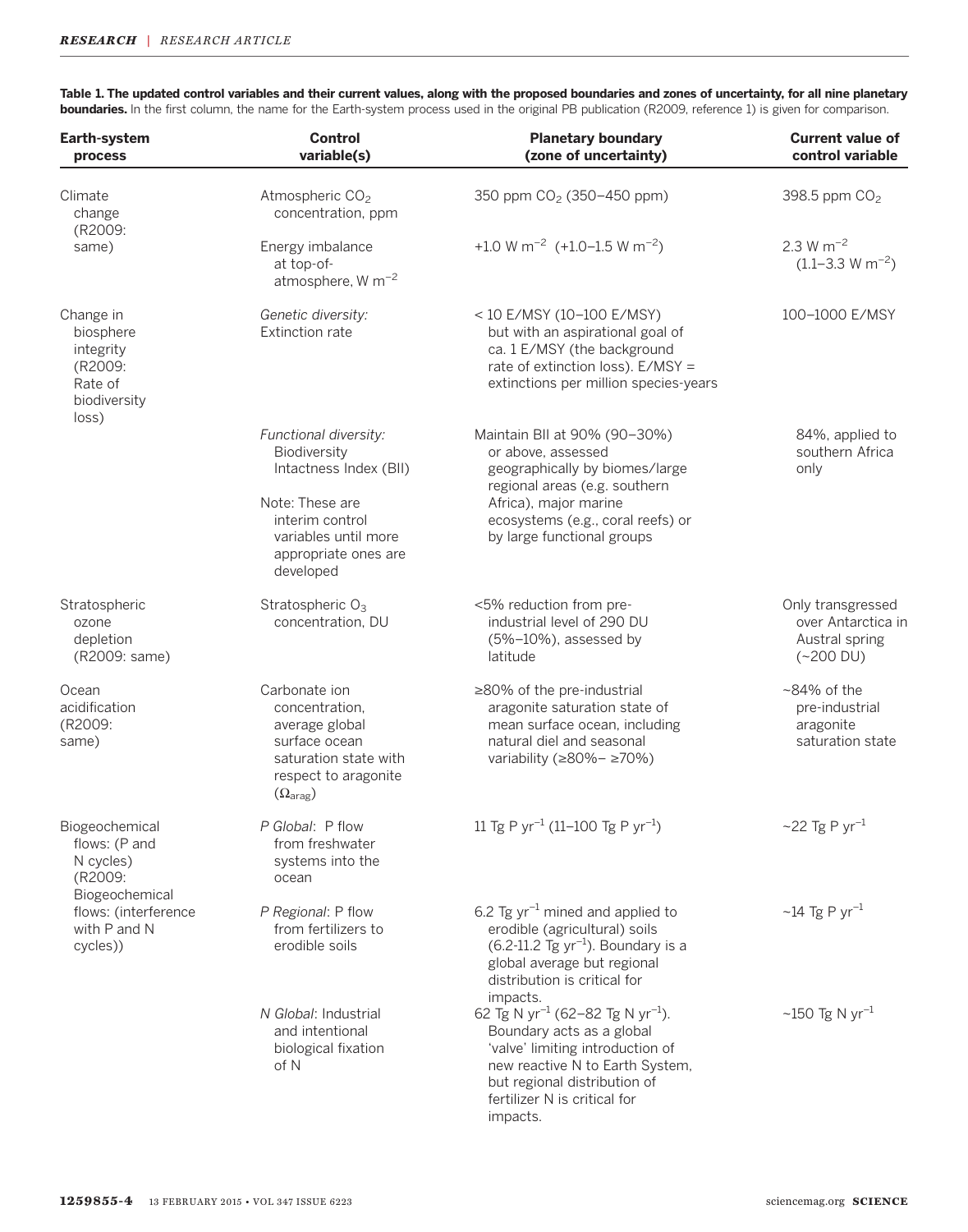| Earth-system<br>process                                             | <b>Control</b><br>variable(s)                                                                           | <b>Planetary boundary</b><br>(zone of uncertainty)                                                                                                                                                                        | <b>Current value of</b><br>control variable  |
|---------------------------------------------------------------------|---------------------------------------------------------------------------------------------------------|---------------------------------------------------------------------------------------------------------------------------------------------------------------------------------------------------------------------------|----------------------------------------------|
| Land-system<br>change<br>(R2009:<br>same)                           | Global: Area of<br>forested land as %<br>of original forest<br>cover                                    | Global: 75% (75-54%) Values<br>are a weighted average of the<br>three individual biome<br>boundaries and their uncertainty<br>zones                                                                                       | 62%                                          |
|                                                                     | Biome: Area of<br>forested land as %<br>of potential forest                                             | Biome:<br>Tropical: 85% (85-60%)<br>Temperate: 50% (50-30%)<br>Boreal: 85% (85-60%)                                                                                                                                       |                                              |
| Freshwater<br>use<br>(R2009:<br>Global<br>freshwater<br>use)        | Global: Maximum<br>amount of<br>consumptive blue<br>water use $(km^3yr^{-1})$                           | Global: 4000 km <sup>3</sup> yr <sup>-1</sup><br>$(4000 - 6000 \text{ km}^3 \text{ yr}^{-1})$                                                                                                                             | $\sim$ 2600 km <sup>3</sup> yr <sup>-1</sup> |
|                                                                     | Basin: Blue water<br>withdrawal as % of<br>mean monthly river<br>flow                                   | Basin: Maximum monthly<br>withdrawal as a percentage<br>of mean monthly river flow.<br>For low-flow months: 25%<br>(25-55%); for intermediate-<br>flow months: 30% (30-60%);<br>for high-flow months: 55%<br>$(55 - 85%)$ |                                              |
| Atmospheric<br>aerosol<br>loading<br>(R2009:<br>same)               | Global: Aerosol<br><b>Optical Depth</b><br>(AOD), but much<br>regional variation                        |                                                                                                                                                                                                                           |                                              |
|                                                                     | Regional: AOD as<br>a seasonal average<br>over a region. South<br>Asian Monsoon<br>used as a case study | Regional: (South Asian<br>Monsoon as a case study):<br>anthropogenic total (absorbing<br>and scattering) AOD over<br>Indian subcontinent of 0.25<br>(0.25-0.50); absorbing<br>(warming) AOD less than 10%<br>of total AOD | 0.30 AOD, over<br>South Asian<br>region      |
| Introduction<br>of novel entities<br>(R2009: Chemical<br>pollution) | No control variable<br>currently defined                                                                | No boundary currently<br>identified, but see boundary<br>for stratospheric ozone for an<br>example of a boundary<br>related to a novel entity (CFCs)                                                                      |                                              |

events in many regions of the world is increasing ([17](#page-9-0)); changes in atmospheric circulation patterns have increased drought in some regions of the world ([17](#page-9-0)); and the rate of combined mass loss from the Greenland and Antarctic ice sheets is increasing ([36](#page-9-0)).

### Changes in biosphere integrity

We propose a two-component approach, addressing two key roles of the biosphere in the Earth system. The first captures the role of genetically unique material as the "information bank" that ultimately determines the potential for life to continue to coevolve with the abiotic component of the Earth system in the most resilient way possible. Genetic diversity provides the long-term capacity of the biosphere to persist under and adapt to abrupt and gradual abiotic change. The second captures the role of the biosphere in Earth-system functioning through the value, range, distribution, and relative abundance of the functional traits of the organisms present in an ecosystem or biota ([7](#page-9-0)).

For the first role, the concept of phylogenetic species variability (PSV) ([7](#page-9-0), [33](#page-9-0), [37](#page-9-0)) would be an appropriate control variable. However, because global data are not yet available for PSV, we retain the global extinction rate as an interim control variable, although it is measured inaccurately and with a time lag. There may be a considerable risk in using extinction rate as a control variable, because phylogenetic (and functional) diversity may be more sensitive to human pressures than species-level diversity ([38](#page-9-0)). In principle, the boundary should be set at a rate of loss of PSV no greater than the rate of evolution of new PSV during the Holocene. Because that is unknown, we must fall back on the (imperfectly) known extinction rate of well-studied organisms over the past several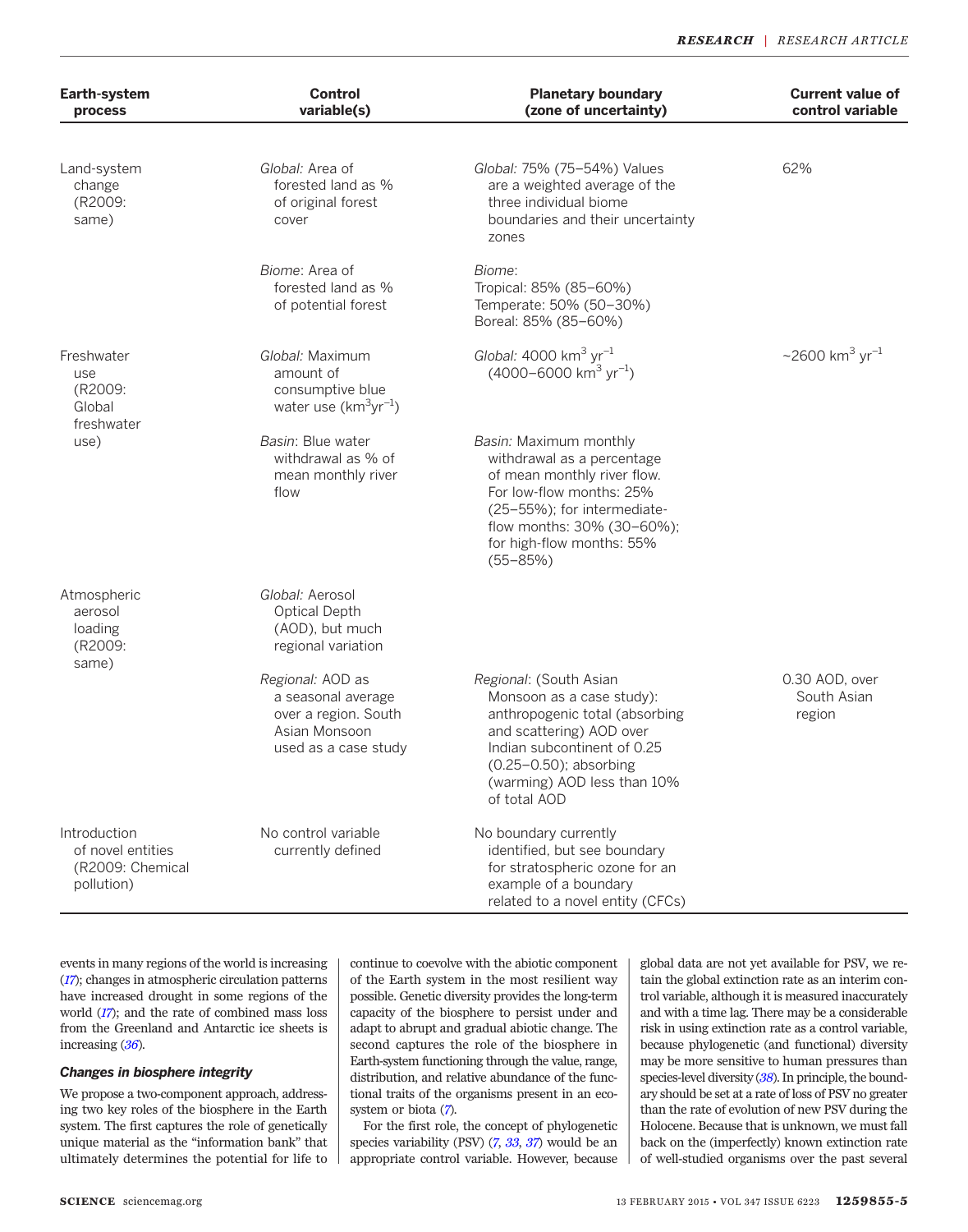

Fig. 3.The current status of the control variables for seven of the nine planetary boundaries. The green zone is the safe operating space (below the boundary), yellow represents the zone of uncertainty (increasing risk), and red is the high-risk zone. The planetary boundary itself lies at the inner heavy circle. The control variables have been normalized for the zone of uncertainty (between the two heavy circles); the center of the figure therefore does not represent values of 0 for the control variables. The control variable shown for climate change is atmospheric CO<sub>2</sub> concentration. Processes for which global-level boundaries cannot yet be quantified are represented by gray wedges; these are atmospheric aerosol loading, novel entities, and the functional role of biosphere integrity. Modified from ([1](#page-9-0)).

million years—about 1 per million species-years ([39](#page-9-0))—and add a large uncertainty bound, raising the boundary to 10 per million species-years. The risk is that, although the Earth system can tolerate a higher-than-background level of extinctions for a time, we do not know what levels of, or types of, biodiversity loss may possibly trigger nonlinear or irreversible changes to the Earth system.

The second control variable aims to capture the role of the biosphere in Earth-system functioning and measures loss of biodiversity components at both global and biome/large ecosystem levels. Although several variables have been developed at local scales for measuring functional diversity [e.g., ([40](#page-9-0))], finding an appropriate control variable at regional or global levels is challenging. For the present, we propose an interim control variable, the Biodiversity Intactness Index (BII) ([41](#page-9-0)). BII assesses change in population abundance as a result of human impacts, such as land or resource use, across a wide range of taxa and functional groups at a biome or ecosystem level using preindustrial era abundance as a reference point. The index typically ranges from 100% (abundances across all functional groups at preindustrial levels) to lower values that reflect the extent and degree of human modification of populations of plants and animals. BII values for particular functional groups can go above 100% if human modifications to ecosystems lead to increases in the abundance of those species.

Due to a lack of evidence on the relationship between BII and Earth-system responses, we pro-

pose a preliminary boundary at 90% of the BII but with a very large uncertainty range (90 to 30%) that reflects the large gaps in our knowledge about the BII–Earth-system functioning relationship ([42](#page-9-0), [43](#page-9-0)). BII has been so far applied to southern Africa's terrestrial biomes only (see fig. S3 for an estimation of aggregated human pressures on the terrestrial biosphere globally), where the index (not yet disaggregated to functional groups) was estimated to be 84%. BII ranged from 69 to 91% for the seven countries where it has been applied ([41](#page-9-0)). Observations across these countries suggest that decreases in BII adequately capture increasing levels of ecosystem degradation, defined as land uses that do not alter the land-cover type but lead to a persistent loss in ecosystem productivity ([41](#page-9-0)).

In addition to further work on functional measures such as BII, in the longer term the concept of biome integrity—the functioning and persistence of biomes at broad scales ([7](#page-9-0))—offers a promising approach and, with further research, could provide a set of operational control variables (one per biome) that is appropriate, robust, and scientifically based.

#### Stratospheric ozone depletion

We retain the original control variable  $[O_3]$  concentration in DU (Dobson units)] and boundary (275 DU). This boundary is only transgressed over Antarctica in the austral spring, when  $O_3$ concentration drops to about 200 DU ([44](#page-9-0)). However, the minimum  $O_3$  concentration has been steady for about 15 years and is expected to rise over the coming decades as the ozone hole is repaired after the phasing out of ozone-depleting substances. This is an example in which, after a boundary has been transgressed regionally, humanity has taken effective action to return the process back to within the boundary.

#### Ocean acidification

This boundary is intimately linked with one of the control variables,  $CO<sub>2</sub>$ , for the climate change PB. The concentration of free H<sup>+</sup> ions in the surface ocean has increased by about 30% over the past 200 years due to the increase in atmospheric  $CO<sub>2</sub>$  ([45](#page-9-0)). This, in turn, influences carbonate chemistry in surface ocean waters. Specifically, it lowers the saturation state of aragonite  $(\Omega_{\text{arag}})$ , a form of calcium carbonate formed by many marine organisms. At $\Omega_{\mathrm{arag}}<1,$ aragonite will dissolve. No new evidence has emerged to suggest that the originally proposed boundary (≥80% of the preindustrial average annual global  $\Omega_{\text{arag}}$  should be adjusted, although geographical heterogeneity in  $\Omega_{\text{arag}}$  is important in monitoring the state of the boundary around the world's oceans (fig. S4). Currently,  $\Omega_{\text{arag}}$  is approximately equal to 84% of the preindustrial value  $(46)$  $(46)$  $(46)$ . This boundary would not be transgressed if the climate-change boundary of  $350$  ppm  $CO<sub>2</sub>$  were to be respected.

#### Biogeochemical flows

The original boundary was formulated for phosphorus (P) and nitrogen (N) only, but we now propose a more generic PB to encompass human influence on biogeochemical flows in general. Although the carbon cycle is covered in the climatechange boundary, other elements, such as silicon ([47](#page-9-0), [48](#page-10-0)), are also important for Earth-system functioning. Furthermore, there is increasing evidence that ratios between elements in the environment may have impacts on biodiversity on land and in the sea ([49](#page-10-0)–[51](#page-10-0)). Thus, we may ultimately need to develop PBs for other elements and their ratios, although for now we focus on P and N only.

A two-level approach is now proposed for the P component of the biogeochemical flows boundary (see also the supplementary materials). The original global-level boundary, based on the prevention of a large-scale ocean anoxic event, is retained, with the proposed boundary set at a sustained flow of 11 Tg P year<sup>-1</sup> from freshwater systems into the ocean. Based on the analysis of Carpenter and Bennett  $(3)$  $(3)$  $(3)$ , we now propose an additional regional-level P boundary, designed to avert widespread eutrophication of freshwater systems, at a flow of 6.2 Tg P year<sup>-1</sup> from fertilizers (mined P) to erodible soils.

Given that the addition of P to regional watersheds is almost entirely from fertilizers, the regional-level boundary applies primarily to the world's croplands. The current global rate of application of P in fertilizers to croplands is 14.2 Tg P year<sup>-1</sup> ([52](#page-10-0), [53](#page-10-0)). Observations point toward a few agricultural regions of very high P application rates as the main contributors to the transgression of this boundary (Fig. 2 and fig. S5A) and suggest that a redistribution of P from areas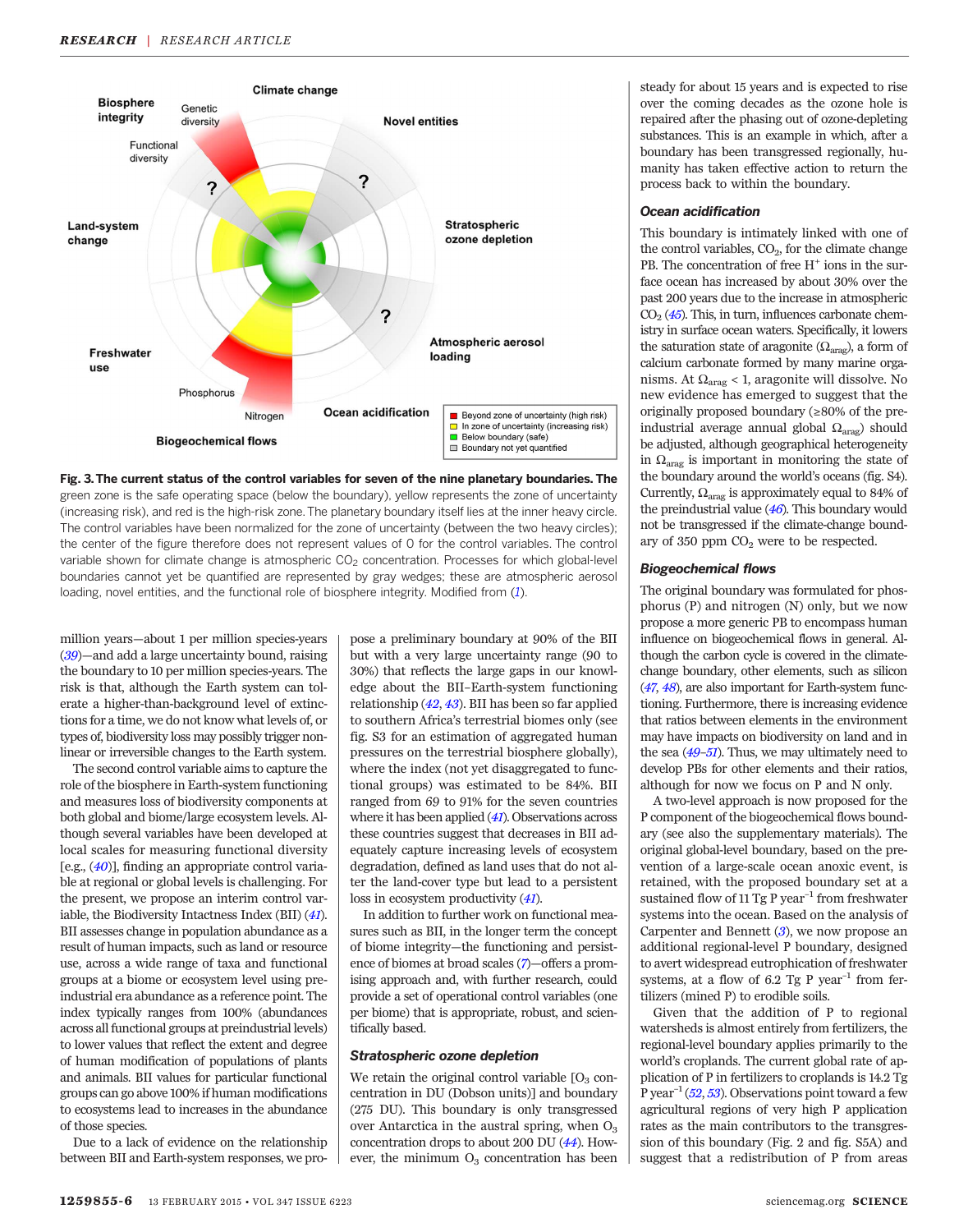where it is currently in excess to areas where the soil is naturally P-poor may simultaneously boost global crop production and reduce the transgression of the regional-level P boundary ([3](#page-9-0), [52](#page-10-0), [54](#page-10-0)).

The N boundary has been taken from the comprehensive analysis of de Vries  $et \, al. \, (5)$  $et \, al. \, (5)$  $et \, al. \, (5)$ , which proposed a PB for eutrophication of aquatic ecosystems of 62 Tg N year<sup>-1</sup> from industrial and intentional biological N fixation, using the most stringent water quality criterion. As for the P boundary, a few agricultural regions of very high N application rates are the main contributors to the transgression of this boundary (Fig. 2 and fig. S5B). This suggests that a redistribution of N could simultaneously boost global crop production and reduce the transgression of the regionallevel boundary.

Because the major anthropogenic perturbation of both the N and P cycles arises from fertilizer application, we can analyze the links between the independently determined N and P boundaries in an integrated way based on the N:P ratio in the growing plant tissue of agricultural crops. Applying this ratio, which is on average 11.8 ([55](#page-10-0)), to the P boundary  $(6.2 \text{ Tg P year}^{-1})$  gives an N boundary of 73 Tg N year–<sup>1</sup> . Conversely, applying the ratio to the N boundary  $(62 \text{ Tg N year}^{-1})$  gives a P boundary of 5.3 Tg P year<sup>-1</sup>. The small differences between the boundaries derived using the N:P ratio and those calculated independently, which are likely nonsignificant differences given the precision of the data available for the calculations, show the internal consistency in our approach to the biogeochemical boundaries.

More detail on the development of the P and N boundaries is given in  $(33)$  $(33)$  $(33)$ , where we also emphasize that the proposed P and N boundaries may be larger for an optimal allocation of N (and P) over the globe.

#### Land-system change

The updated biosphere integrity boundary provides a considerable constraint on the amount and pattern of land-system change in all terrestrial biomes: forests, woodlands, savannas, grasslands, shrublands, tundra, and so on. The land-system change boundary is now focused more tightly on a specific constraint: the biogeophysical processes in land systems that directly regulate climate—exchange of energy, water, and momentum between the land surface and the atmosphere. The control variable has been changed from the amount of cropland to the amount of forest cover remaining, as the three major forest biomes—tropical, temperate and boreal—play a stronger role in land surface–climate coupling than other biomes  $(56, 57)$  $(56, 57)$  $(56, 57)$  $(56, 57)$  $(56, 57)$ . In particular, we focus on those land-system changes that can influence the climate in regions beyond the region where the land-system change occurred.

Of the forest biomes, tropical forests have substantial feedbacks to climate through changes in evapotranspiration when they are converted to nonforested systems, and changes in the distribution of boreal forests affect the albedo of the land surface and hence regional energy exchange. Both have strong regional and global teleconnections.

The biome-level boundary for these two types of forest have been set at 85% (Table 1 and the supplementary materials), and the boundary for temperate forests has been proposed at 50% of potential forest cover, because changes to temperate forests are estimated to have weaker influences on the climate system at the global level than changes to the other two major forest biomes ([56](#page-10-0)). These boundaries would almost surely be met if the proposed biosphere integrity boundary of 90% BII were respected.

Estimates of the current status of the landsystem change boundary are given in Figs. 2 and 3 and fig. S6 and in ([58](#page-10-0)).

#### Freshwater use

The revised freshwater use boundary has retained consumptive use of blue water [from rivers, lakes, reservoirs, and renewable groundwater stores ([59](#page-10-0))] as the global-level control variable and 4000 km3 /year as the value of the boundary. This PB may be somewhat higher or lower depending on rivers' ecological flow requirements  $(6)$  $(6)$  $(6)$ . Therefore, we report here a new assessment to complement the PB with a basin-scale boundary for the maximum rate of blue water withdrawal along rivers, based on the amount of water required in the river system to avoid regime shifts in the functioning of flow-dependent ecosystems. We base our control variable on the concept of environmental water flows (EWF), which defines the level of river flows for different hydrological characteristics of river basins adequate to maintain a fair-to-good ecosystem state  $(60-62)$  $(60-62)$  $(60-62)$  $(60-62)$  $(60-62)$ .

The variable monthly flow (VMF) method ([33](#page-9-0), [63](#page-10-0)) was used to calculate the basin-scale boundary for water. This method takes account of intra-annual variability by classifying flow regimes into high-, intermediate-, and low-flow months and allocating EWF as a percentage of the mean monthly flow (MMF). Based on this analysis, the zones of uncertainty for the riverbasin scale water boundary were set at 25 to 55% of MMF for the low-flow regime, 40 to 70% for the intermediate-flow regime, and 55 to 85% for the high-flow regime (table S2). The boundaries were set at the lower end of the uncertainty ranges that encompass average monthly EWF. Our new estimates of the current status of the water use boundary—computed based on grid cell–specific estimates of agricultural, industrial, and domestic water withdrawals—are shown in Figs. 2 and 3, with details in figs. S7 and S8.

#### Atmospheric aerosol loading

Aerosols have well-known, serious human health effects, leading to about 7.2 million deaths per year  $(64)$  $(64)$  $(64)$ . They also affect the functioning of the Earth system in many ways  $(65)$  $(65)$  $(65)$  (fig. S9). Here, we focus on the effect of aerosols on regional ocean-atmosphere circulation as the rationale for a separate aerosols boundary. We adopt aerosol optical depth (AOD) ([33](#page-9-0)) as the control variable and use the south Asian monsoon as a case study, based on the potential of widespread aerosol loading over the Indian subcontinent to switch the monsoon system to a drier state.

The background AOD over south Asia is ~0.15 and can be as high as 0.4 during volcanic events ([66](#page-10-0)). Emissions of black carbon and organic carbon from cooking and heating with biofuels and from diesel transportation, and emission of sulfates and nitrates from fossil fuel combustion, can increase seasonal mean AODs to as high as 0.4 (larger during volcanic periods), leading to decreases of 10 to 15% of incident solar radiation at the surface (fig. S9). A substantial decrease in monsoon activity is likely around an AOD of 0.50, an increase of 0.35 above the background ([67](#page-10-0)). Taking a precautionary approach toward uncertainties surrounding the position of the tipping point, we propose a boundary at an AOD of 0.25 (an increase due to human activities of 0.1), with a zone of uncertainty of 0.25 to 0.50. The annual mean AOD is currently about  $0.3$  ( $66$ ), within the zone of uncertainty.

#### Introduction of novel entities

We define novel entities as new substances, new forms of existing substances, and modified life forms that have the potential for unwanted geophysical and/or biological effects. Anthropogenic introduction of novel entities to the environment is of concern at the global level when these entities exhibit (i) persistence, (ii) mobility across scales with consequent widespread distributions, and (iii) potential impacts on vital Earth-system processes or subsystems. These potentially include chemicals and other new types of engineered materials or organisms [e.g., ([68](#page-10-0)–[71](#page-10-0))] not previously known to the Earth system, as well as naturally occurring elements (for example, heavy metals) mobilized by anthropogenic activities. The risks associated with the introduction of novel entities into the Earth system are exemplified by the release of CFCs (chlorofluorocarbons), which are very useful synthetic chemicals that were thought to be harmless but had unexpected, dramatic impacts on the stratospheric ozone layer. In effect, humanity is repeatedly running such global-scale experiments but not yet applying the insights from previous experience to new applications ([72](#page-10-0), [73](#page-10-0)).

Today there are more than 100,000 substances in global commerce ([74](#page-10-0)). If nanomaterials and plastic polymers that degrade to microplastics are included, the list is even longer. There is also a "chemical intensification" due to the rapidly increasing global production of chemicals, the expanding worldwide distribution as chemical products or in consumer goods, and the extensive global trade in chemical wastes ([75](#page-10-0)).

In recent years, there has been a growing debate about the global-scale effects of chemical pollution, leading to calls for the definition of criteria to identify the kinds of chemical substances that are likely to be globally problematic  $(76, 77)$  $(76, 77)$  $(76, 77)$  $(76, 77)$  $(76, 77)$ . Persson *et al.*  $(73)$  $(73)$  $(73)$  proposed that there are three conditions that need to be fulfilled for a chemical to pose a threat to the Earth system: (i) the chemical has an unknown disruptive effect on a vital Earth-system process; (ii) the disruptive effect is not discovered until it is a problem at the global scale; and (iii) the effect is not readily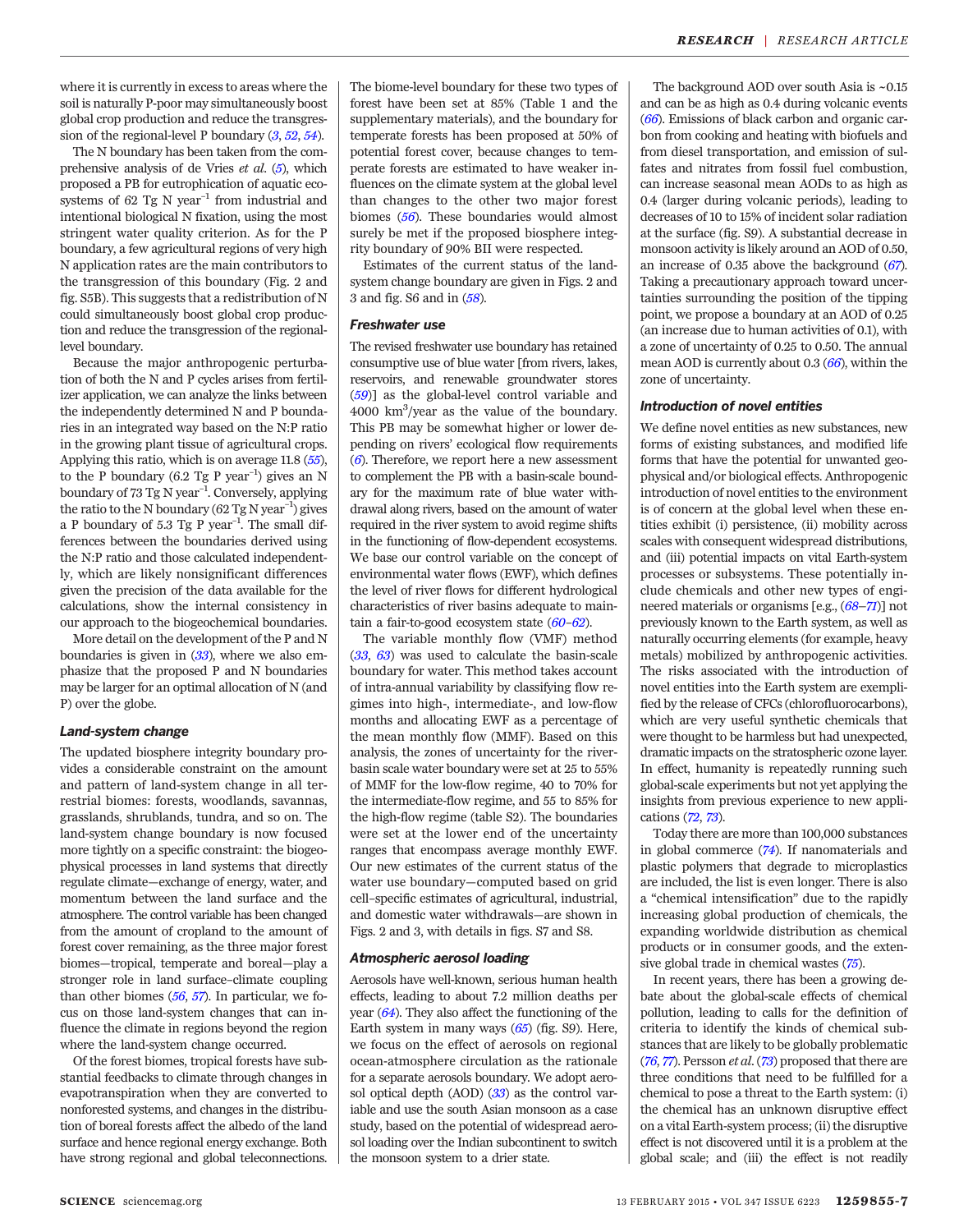reversible. The challenge to the research community is to develop the knowledge base that allows the screening of chemicals, before they are released into the environment, for properties that may predispose them toward becoming global problems.

As a first step toward meeting this challenge, the three conditions outlined above have been used as the basis for identifying scenarios of chemical pollution that fulfill the conditions and as a next step for pinpointing chemical profiles that fit the scenarios ([28](#page-9-0)). This proposal constitutes a first attempt at adding the Earth-system perspective when assessing hazard and risk of chemicals and offers a vision for a systematic approach to a complex management situation with many unknowns.

Despite this progress in developing an Earthsystem–oriented approach, there is not yet an aggregate, global-level analysis of chemical pollution on which to base a control variable or a boundary value. It may also serve little purpose to define boundary values and control variables for a planetary boundary of this complexity. Nevertheless, there is a potential threat from novel entities to disrupt the functioning of the Earth-system and society needs to learn how to mitigate these unknown risks and manage chemicals under uncertainty ([28](#page-9-0), [73](#page-10-0)).

Some precautionary and preventive actions can be considered. These may include a stronger focus on green chemistry ([78](#page-10-0)), finding synergies with risk-reducing interventions in other fields such as occupational health  $(79)$  $(79)$  $(79)$ , paying more attention to learning from earlier mistakes  $(80, 80)$  $(80, 80)$  $(80, 80)$ [81](#page-10-0)), and investing in science to better understand and monitor vital Earth-system processes in order to be able to detect disruptive effects from novel entities as early as possible.

#### Hierarchy of boundaries

An analysis of the many interactions among the boundaries (table S3 and fig. S10) suggests that two of them—climate change and biosphere integrity—are highly integrated, emergent systemlevel phenomena that are connected to all of the other PBs. They operate at the level of the whole Earth system ([7](#page-9-0)) and have coevolved for nearly 4 billion years ([82](#page-10-0)). They are regulated by the other boundaries and, on the other hand, provide the planetary-level overarching systems within which the other boundary processes operate. Furthermore, large changes in the climate or in biosphere integrity would likely, on their own, push the Earth system out of the Holocene state. In fact, transitions between time periods in Earth history have often been delineated by substantial shifts in climate, the biosphere, or both  $(82, 83)$  $(82, 83)$  $(82, 83)$  $(82, 83)$  $(82, 83)$ .

These observations suggest a two-level hierarchy of boundaries, in which climate change and biosphere integrity should be recognized as core planetary boundaries through which the other boundaries operate. The crossing of one or more of the other boundaries may seriously affect human well-being and may predispose the transgression of a core boundary(ies) but does not by itself lead to a new state of the Earth system. This hierarchical approach to classifying the boundaries becomes clearer by examining in more detail the roles of climate and biosphere integrity in the functioning of the Earth system.

The climate system is a manifestation of the amount, distribution, and net balance of energy at Earth's surface. The total amount of energy sets the overall conditions for life. In Earth's current climate, a range of global surface temperatures and atmospheric pressures allows the three phases of water to be present simultaneously, with ice and water vapor playing critical roles in the physical feedbacks of the climate system. The distribution of energy by latitude, over the land and sea surfaces, and within the ocean plays a major role in the circulation of the two great fluids, the ocean and the atmosphere. These systemic physical characteristics are key spatial determinants of the distribution of the biota and the structure and functioning of ecosystems and are controllers of biogeochemical flows.

Biosphere integrity is also crucial to Earthsystem functioning, where the biosphere is defined as the totality of all ecosystems (terrestrial, freshwater, and marine) on Earth and their biota ([32](#page-9-0)). These ecosystems and biota play a critical role in determining the state of the Earth system, regulating its material and energy flows and its responses to abrupt and gradual change ([7](#page-9-0)). Diversity in the biosphere provides resilience to terrestrial and marine ecosystems ([83](#page-10-0), [84](#page-10-0)). The biosphere not only interacts with the other planetary boundaries but also increases the capacity of the Earth system to persist in a given state under changes in these other boundaries. The ultimate basis for the many roles that the biosphere plays in Earth-system dynamics is the genetic code of the biota, the basic information bank that defines the biosphere's functional role and its capacity to innovate and persist into the future.

#### Planetary boundaries in a societal context

A proposed approach for sustainable development goals (SDGs)  $(85)$  $(85)$  $(85)$  argues that the stable functioning of the Earth system is a prerequisite for thriving societies around the world. This approach implies that the PB framework, or something like it, will need to be implemented alongside the achievement of targets aimed at more immediate human needs, such as provision of clean, affordable, and accessible energy and the adequate supply of food. World development within the biophysical limits of a stable Earth system has always been a necessity [e.g., ([86](#page-10-0), [87](#page-10-0))]. However, only recently, for a number of reasons, has it become possible to identify, evaluate, and quantify risks of abrupt planetaryand biome-level shifts due to overshoot of key Earth-system parameters: (i) the emergence of global-change thinking and Earth-system thinking  $(88)$  $(88)$  $(88)$ ; (ii) the rise of "the Planetary" as a relevant level of complex system understanding ([89](#page-10-0)–[92](#page-10-0)); and (iii) observable effects of the rapid increase in human pressures on the planet  $(16)$  $(16)$  $(16)$ .

The PB approach is embedded in this emerging social context, but it does not suggest how to maneuver within the safe operating space in the quest for global sustainability. For example, the PB framework does not as yet account for the regional distribution of the impact or its historical patterns. Nor does the PB framework take into account the deeper issues of equity and causation. The current levels of the boundary processes, and the transgressions of boundaries that have already occurred, are unevenly caused by different human societies and different social groups. The wealth benefits that these transgressions have brought are also unevenly distributed socially and geographically. It is easy to foresee that uneven distribution of causation and benefits will continue, and these differentials must surely be addressed for a Holocene-like Earth-system state to be successfully legitimated and maintained. However, the PB framework as currently construed provides no guidance as to how this may be achieved [although some potential synergies have been noted  $(54)$  $(54)$  $(54)$ ], and it cannot readily be used to make choices between pathways for piecemeal maneuvering within the safe operating space or more radical shifts of global governance ([93](#page-10-0)).

The nature of the PB framework implies that two important cautions should be observed when application of the framework to policy or management is proposed: boundary interactions and scale.

#### Boundary interactions

The planetary boundaries framework arises from the scientific evidence that Earth is a single, complex, integrated system—that is, the boundaries operate as an interdependent set [e.g., ([94](#page-10-0))] (table S1 and fig. S10). Although a systematic, quantitative analysis of interactions among all of the processes for which boundaries are proposed remains beyond the scope of current modeling and observational capacity, the Earth system clearly operates in well-defined states in which these processes and their interactions can create stabilizing or destabilizing feedbacks ([16](#page-9-0), [90](#page-10-0), [95](#page-10-0)). This has profound implications for global sustainability, because it emphasizes the need to address multiple interacting environmental processes simultaneously (e.g., stabilizing the climate system requires sustainable forest management and stable ocean ecosystems).

#### Scale

The PB framework is not designed to be "downscaled" or "disaggregated" to smaller levels, such as nations or local communities. That said, the PB framework recognizes the importance of changes at the level of subsystems in the Earth system (e.g., biomes or large river basins) on the functioning of the Earth system as a whole. Also, there are strong arguments for an integrated approach coupling boundary definitions at regional and global levels with development goals to enable the application of "PB thinking" at levels (nations, basins, and regions) where policy action most commonly occurs [e.g., ([85](#page-10-0), [96](#page-10-0))].

This update of the PB framework is one step on a longer-term evolution of scientific knowledge to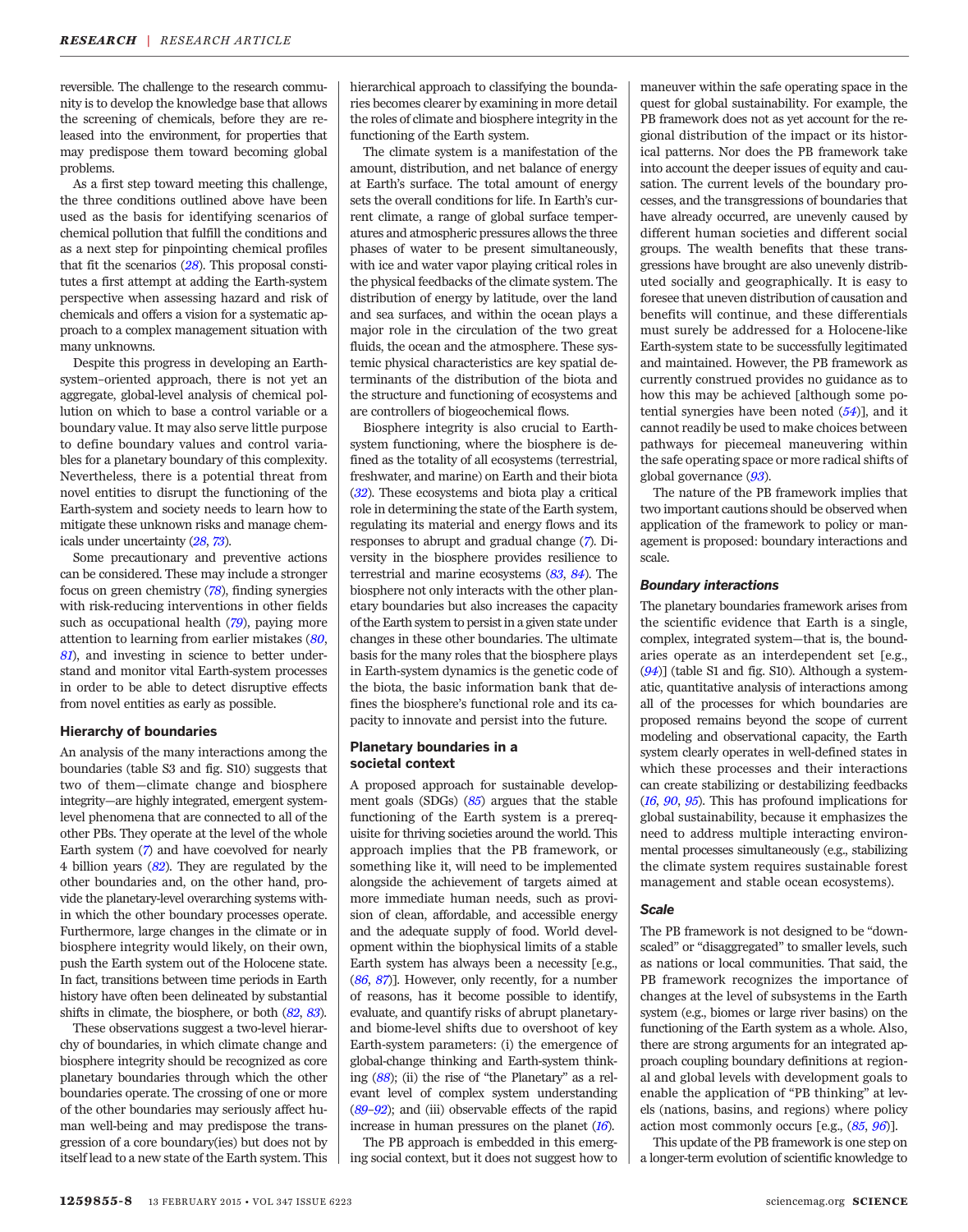<span id="page-9-0"></span>inform and support global sustainability goals and pathways. This evolution is needed more than ever before; there are severe implementation gaps in many global environmental policies relating to the PB issues, where problematic trends are not being halted or reversed despite international consensus about the urgency of the problems. The prospect of tighter resource constraints and rising environmental hazards is also unavoidably turning the focus onto global social equity and the planetary stewardship of Earth's life-support system. There is a need for a truly global evidence base, with much greater integration among issues, in order to respond to these global challenges. New research initiatives [e.g., Future Earth [\(www.futureearth.org](http://www.futureearth.org))] provide evidence that science can respond to this need by applying Earth-system research to advance a new generation of integrated global analyses and to explore options for transformations toward sustainability. This is a clear sign that, as the risks of the Anthropocene to human well-being become clearer, research is maturing to a point where a systemic step-change is possible—and necessary—in exploring and defining a safe and just planetary operating space for the further development of human societies.

#### Methods summary

Our approach to building the planetary boundaries framework is described above. We have implemented the framework through an expert assessment and synthesis of the scientific knowledge of intrinsic biophysical processes that regulate the stability of the Earth system. Our precautionary approach is based on the maintenance of a Holocene-like state of the Earth system and on an assessment of the level of human-driven change that would risk destabilizing this state. For the climate change PB, there is already much literature on which to base such an assessment. For others, such as stratospheric ozone, ocean acidification, extinction rates, and P and N cycles, we have used estimates of preindustrial values of the control variable as a Holocene baseline. Where large, undesirable thresholds exist and have been studied (e.g., polar ice sheets, Amazon rainforest, aragonite dissolution, atmospheric aerosols, and the south Asian monsoon), quantitative boundaries can be readily proposed. For others, where the focus is on erosion of Earth-system resilience, the boundaries are more difficult (but not impossible) to quantify, as reflected in larger uncertainty zones.

We used large-scale assessments of the impacts of human activities on Earth-system functioning [e.g., Intergovernmental Panel on Climate Change (17, 18), the International Geosphere-Biosphere Programme synthesis (16), and chemicals ([75](#page-10-0), [80](#page-10-0))] as sources of community-level understanding on which to propose PBs. Our update has also relied on post-2009 assessments of individual boundaries by the relevant expert research communities; examples include phosphorus (3), nitrogen (5), biosphere integrity (7), freshwater use  $(5, 63)$  $(5, 63)$  $(5, 63)$ , and novel entities [with a focus on chemicals (28, [73](#page-10-0))]. Finally, some new analyses have

been undertaken specifically for this paper: (i) a freshwater-use PB based on the EWF approach  $(33, 63)$  $(33, 63)$  $(33, 63)$ ; (ii) the linkage of the phosphorus and nitrogen boundaries via the N:P ratio in growing crop tissue  $(33)$ ; and (iii) the use of major forest biomes as the basis for the land-system change PB  $(33)$ .

#### REFERENCES AND NOTES

- 1. J. Rockström et al., Planetary boundaries: Exploring the safe operating space for humanity. Ecol. Soc. 14, 32 (2009). <http://www.ecologyandsociety.org/vol14/iss2/art32/>
- 2. J. Rockström et al., A safe operating space for humanity. Nature 461, 472–475 (2009). doi: [10.1038/461472a](http://dx.doi.org/10.1038/461472a); pmid: [19779433](http://www.ncbi.nlm.nih.gov/pubmed/19779433)
- 3. S. R. Carpenter, E. M. Bennett, Reconsideration of the planetary boundary for phosphorus. Environ. Res. Lett. 6, 014009 (2011). doi: [10.1088/1748-9326/6/1/014009](http://dx.doi.org/10.1088/1748-9326/6/1/014009)
- 4. S. W. Running, Ecology. A measurable planetary boundary for the biosphere. Science 337, 1458–1459 (2012). doi: [10.1126/science.1227620](http://dx.doi.org/10.1126/science.1227620); pmid: [22997311](http://www.ncbi.nlm.nih.gov/pubmed/22997311)
- 5. W. de Vries, J. Kros, C. Kroeze, S. P. Seitzinger, Assessing planetary and regional nitrogen boundaries related to food security and adverse environmental impacts. Curr. Opinion Environ. Sust. 5, 392–402 (2013). doi: [10.1016/](http://dx.doi.org/10.1016/j.cosust.2013.07.004) [j.cosust.2013.07.004](http://dx.doi.org/10.1016/j.cosust.2013.07.004)
- 6. D. Gerten et al., Towards a revised planetary boundary for consumptive freshwater use: Role of environmental flow requirements. Curr. Opinion Environ. Sust. 5, 551–558 (2013). doi: [10.1016/j.cosust.2013.11.001](http://dx.doi.org/10.1016/j.cosust.2013.11.001)
- 7. G. M. Mace et al., Approaches to defining a planetary boundary for biodiversity. Glob. Environ. Change 28, 289–297 (2014). doi: [10.1016/j.gloenvcha.2014.07.009](http://dx.doi.org/10.1016/j.gloenvcha.2014.07.009)
- 8. V. Galaz, Global Environmental Governance, Technology and Politics: The Anthropocene Gap. (Edward Elgar, Cheltenham, UK, 2014).
- 9. UN GSP (UN High-Level Panel on Global Sustainability), Resilient People, Resilient Planet: A Future Worth Choosing (Report for the 2012 Rio+20 Earth Summit, United Nations, New York, 2012).
- 10. WBCSD (World Business Council on Sustainable Development), Action 2020 Overview (WBCSD, Geneva, Switzerland, <http://action2020.org>, accessed 18 June 2014).
- 11. R. Costanza, L. Graumlich, W. Steffen, Eds., Integrated History and Future of People on Earth (MIT Press, Cambridge, MA USA, 2006).
- 12. S. Sörlin, P. Warde, in Nature*'*s End: History and the Environment, S. Sörlin, P. Warde, Eds. (Palgrave MacMillan, London, 2009), pp. 1–19.
- 13. R. C. Bishop, Endangered species and uncertainty: The economics of a safe minimum standard. Am. J. Agric. Econ. 61, 10–18 (1978). doi: [10.2307/1240156](http://dx.doi.org/10.2307/1240156)
- 14. T. M. Crowards, Safe minimum standards: Costs and opportunities. Ecol. Econ. 25, 303–314 (1998). doi: [10.1016/](http://dx.doi.org/10.1016/S0921-8009(97)00041-4) [S0921-8009\(97\)00041-4](http://dx.doi.org/10.1016/S0921-8009(97)00041-4)
- 15. W. Steffen, J. Crutzen, J. R. McNeill, The Anthropocene: Are humans now overwhelming the great forces of Nature? Ambio 36, 614–621 (2007). doi: [10.1579/0044-7447\(2007\)36](http://dx.doi.org/10.1579/0044-7447(2007)36[614:TAAHNO]2.0.CO;2) [\[614:TAAHNO\]2.0.CO;2;](http://dx.doi.org/10.1579/0044-7447(2007)36[614:TAAHNO]2.0.CO;2) pmid: [18240674](http://www.ncbi.nlm.nih.gov/pubmed/18240674)
- 16. W. Steffen et al., Global Change and the Earth System: A Planet Under Pressure (The IGBP Book Series, Springer-Verlag, Berlin, Heidelberg, New York, 2004).
- 17. IPCC (Intergovernmental Panel on Climate Change), Managing the risks of extreme events and disasters to advance climate change adaptation. A special report of Working Groups I and II of the IPCC. C.B. Field et al., Eds. (Cambridge University Press, Cambridge, UK (2012). doi: [10.1017/](http://dx.doi.org/10.1017/CBO9781139177245) [CBO9781139177245](http://dx.doi.org/10.1017/CBO9781139177245)
- 18. IPCC (Intergovernmental Panel on Climate Change), Climate Change 2013: The Physical Science Basis. Summary for Policymakers., L. Alexander et al., Eds. (IPCC Secretariat, Geneva, Switzerland, 2013). doi: [10.1017/CBO9781107415324](http://dx.doi.org/10.1017/CBO9781107415324)
- 19. P. J. Crutzen, Geology of mankind. Nature 415, 23 (2002). doi: [10.1038/415023a;](http://dx.doi.org/10.1038/415023a) pmid: [11780095](http://www.ncbi.nlm.nih.gov/pubmed/11780095)
- 20. K. Richardson, W. Steffen, D. Liverman, Climate Change: Global Risks, Challenges and Decisions (Cambridge Univ. Press, Cambridge, UK, 2011).
- 21. T. M. Lenton et al., Tipping elements in the Earth's climate system. Proc. Natl. Acad. Sci. U.S.A. 105, 1786–1793 (2008). doi: [10.1073/pnas.0705414105;](http://dx.doi.org/10.1073/pnas.0705414105) pmid: [18258748](http://www.ncbi.nlm.nih.gov/pubmed/18258748)
- 22. M. Scheffer et al., Early-warning signals for critical transitions. Nature 461, 53–59 (2009). doi: [10.1038/](http://dx.doi.org/10.1038/nature08227) [nature08227](http://dx.doi.org/10.1038/nature08227); pmid: [19727193](http://www.ncbi.nlm.nih.gov/pubmed/19727193)
- 23. S. R. Carpenter, W. A. Brock, Rising variance: A leading indicator of ecological transition. Ecol. Lett. 9, 311–318 (2006). doi: [10.1111/j.1461-0248.2005.00877.x](http://dx.doi.org/10.1111/j.1461-0248.2005.00877.x); pmid: [16958897](http://www.ncbi.nlm.nih.gov/pubmed/16958897)
- 24. J. Bakke et al., Rapid oceanic and atmospheric changes during the Younger Dryas cold period. Nat. Geosci. 2, 202–205 (2009). doi: [10.1038/ngeo439](http://dx.doi.org/10.1038/ngeo439)
- 25. M. Scheffer et al., Anticipating critical transitions. Science 338, 344–348 (2012). doi: [10.1126/science.1225244](http://dx.doi.org/10.1126/science.1225244); pmid: [23087241](http://www.ncbi.nlm.nih.gov/pubmed/23087241)
- 26. R. Wang et al., Flickering gives early warning signals of a critical transition to a eutrophic lake state. Nature 492, 419–422 (2012). doi: [10.1038/nature11655](http://dx.doi.org/10.1038/nature11655); pmid: [23160492](http://www.ncbi.nlm.nih.gov/pubmed/23160492)
- 27. R. Biggs, S. R. Carpenter, W. A. Brock, Turning back from the brink: Detecting an impending regime shift in time to avert it. Proc. Natl. Acad. Sci. U.S.A. 106, 826–831 (2009). doi: [10.1073/pnas.0811729106;](http://dx.doi.org/10.1073/pnas.0811729106) pmid: [19124774](http://www.ncbi.nlm.nih.gov/pubmed/19124774)
- 28. M. MacLeod et al., Identifying chemicals that are planetary boundary threats. Environ. Sci. Technol. 48, 11057–11063 (2014). doi: [10.1021/es501893m;](http://dx.doi.org/10.1021/es501893m) pmid: [25181298](http://www.ncbi.nlm.nih.gov/pubmed/25181298)
- 29. C. S. Holling, Resilience and stability of ecological systems. Annu. Rev. Ecol. Syst. 4, 1–23 (1973). doi: [10.1146/annurev.es.](http://dx.doi.org/10.1146/annurev.es.04.110173.000245) [04.110173.000245](http://dx.doi.org/10.1146/annurev.es.04.110173.000245)
- 30. C. Folke et al., Resilience thinking: Integrating resilience, adaptability and transformability. Ecol. Soc. 15, 20 (2010). [www.ecologyandsociety.org/vol15/iss4/art20](http://www.ecologyandsociety.org/vol15/iss4/art20)
- 31. T. P. Hughes, S. Carpenter, J. Rockström, M. Scheffer, B. Walker, Multiscale regime shifts and planetary boundaries. Trends Ecol. Evol. 28, 389–395 (2013). doi: [10.1016/](http://dx.doi.org/10.1016/j.tree.2013.05.019) [j.tree.2013.05.019](http://dx.doi.org/10.1016/j.tree.2013.05.019); pmid: [23769417](http://www.ncbi.nlm.nih.gov/pubmed/23769417)
- 32. T. M. Lenton, H. T. P. Williams, On the origin of planetary-scale tipping points. Trends Ecol. Evol. 28, 380-382 (2013). doi: [10.1016/j.tree.2013.06.001](http://dx.doi.org/10.1016/j.tree.2013.06.001); pmid: [23777818](http://www.ncbi.nlm.nih.gov/pubmed/23777818)
- 33. Supplementary text, figures, and tables are available on Science Online.
- 34. NOAA (National Oceanic and Atmospheric Administration), NOAA-ESRL Annual CO2 Data, accessed at: [http://co2now.](http://co2now.org/Current-CO2/CO2-Now/annual-co2.html) [org/Current-CO2/CO2-Now/annual-co2.html](http://co2now.org/Current-CO2/CO2-Now/annual-co2.html) (2014).
- 35. S. E. Perkins, L. V. Alexander, J. Nairn, Increasing frequency, intensity and duration of observed global heat waves and warm spells. Geophys. Res. Lett. 39, L20714 (2012). doi: [10.1029/](http://dx.doi.org/10.1029/2012GL053361) [2012GL053361](http://dx.doi.org/10.1029/2012GL053361)
- 36. A. Shepherd et al., A reconciled estimate of ice-sheet mass balance. Science 338, 1183–1189 (2012). doi: [10.1126/](http://dx.doi.org/10.1126/science.1228102) [science.1228102](http://dx.doi.org/10.1126/science.1228102); pmid: [23197528](http://www.ncbi.nlm.nih.gov/pubmed/23197528)
- 37. M. R. Helmus, T. J. Bland, C. K. Williams, A. R. Ives, Phylogenetic measures of biodiversity. Am. Nat. 169, E68–E83 (2007). doi: [10.1086/511334](http://dx.doi.org/10.1086/511334); pmid: [17230400](http://www.ncbi.nlm.nih.gov/pubmed/17230400)
- 38. S. D'agata et al., Human-mediated loss of phylogenetic and functional diversity in coral reef fishes. Curr. Biol. 24, 555–560 (2014). doi: [10.1016/j.cub.2014.01.049;](http://dx.doi.org/10.1016/j.cub.2014.01.049) pmid: [24560574](http://www.ncbi.nlm.nih.gov/pubmed/24560574)
- 39. A. D. Barnosky et al., Has the Earth's sixth mass extinction already arrived? Nature 471, 51–57 (2011). doi: [10.1038/](http://dx.doi.org/10.1038/nature09678) [nature09678;](http://dx.doi.org/10.1038/nature09678) pmid: [21368823](http://www.ncbi.nlm.nih.gov/pubmed/21368823)
- 40. N. W. Mason, F. de Bello, D. Mouillot, S. Pavoine, S. Dray, A guide for using functional diversity indices to reveal changes in assembly processes along ecological gradients. J. Veg. Sci. 24, 794-806 (2013). doi: [10.1111/jvs.12013](http://dx.doi.org/10.1111/jvs.12013)
- 41. R. J. Scholes, R. Biggs, A biodiversity intactness index. Nature 434, 45–49 (2005). doi: [10.1038/nature03289;](http://dx.doi.org/10.1038/nature03289) pmid: [15744293](http://www.ncbi.nlm.nih.gov/pubmed/15744293)
- 42. B. Cardinale, Ecology. Impacts of biodiversity loss. Science 336, 552–553 (2012). doi: [10.1126/science.1222102](http://dx.doi.org/10.1126/science.1222102); pmid: [22556243](http://www.ncbi.nlm.nih.gov/pubmed/22556243)
- 43. D. U. Hooper et al., A global synthesis reveals biodiversity loss as a major driver of ecosystem change. Nature 486, 105–108 (2012). doi: [10.1038/nature11118;](http://dx.doi.org/10.1038/nature11118)pmid: [22678289](http://www.ncbi.nlm.nih.gov/pubmed/22678289)
- 44. BAS (British Antarctic Survey), "Antarctic ozone" [www.](http://www.antarctica.ac.uk/met/jds/ozone/index.html#data) [antarctica.ac.uk/met/jds/ozone/index.html#data](http://www.antarctica.ac.uk/met/jds/ozone/index.html#data), J. Shanklin, British Antarctic Survey (2013).
- 45. Royal Society, Ocean Acidification Due to Increasing Atmospheric Carbon Dioxide. Policy Document 12/05 (The Royal Society, London, 2005).
- 46. J. M. Guinotte, V. J. Fabry, Ocean acidification and its potential effects on marine ecosystems. Ann. N. Y. Acad. Sci. 1134. 320–342 (2008). doi: [10.1196/annals.1439.013;](http://dx.doi.org/10.1196/annals.1439.013)pmid: [18566099](http://www.ncbi.nlm.nih.gov/pubmed/18566099)
- 47. D. J. Conley, Terrestrial ecosystems and the global biogeochemical silica cycle. Global Biogeochem. Cycles 16, 681–688 (2002). doi: [10.1029/2002GB001894](http://dx.doi.org/10.1029/2002GB001894)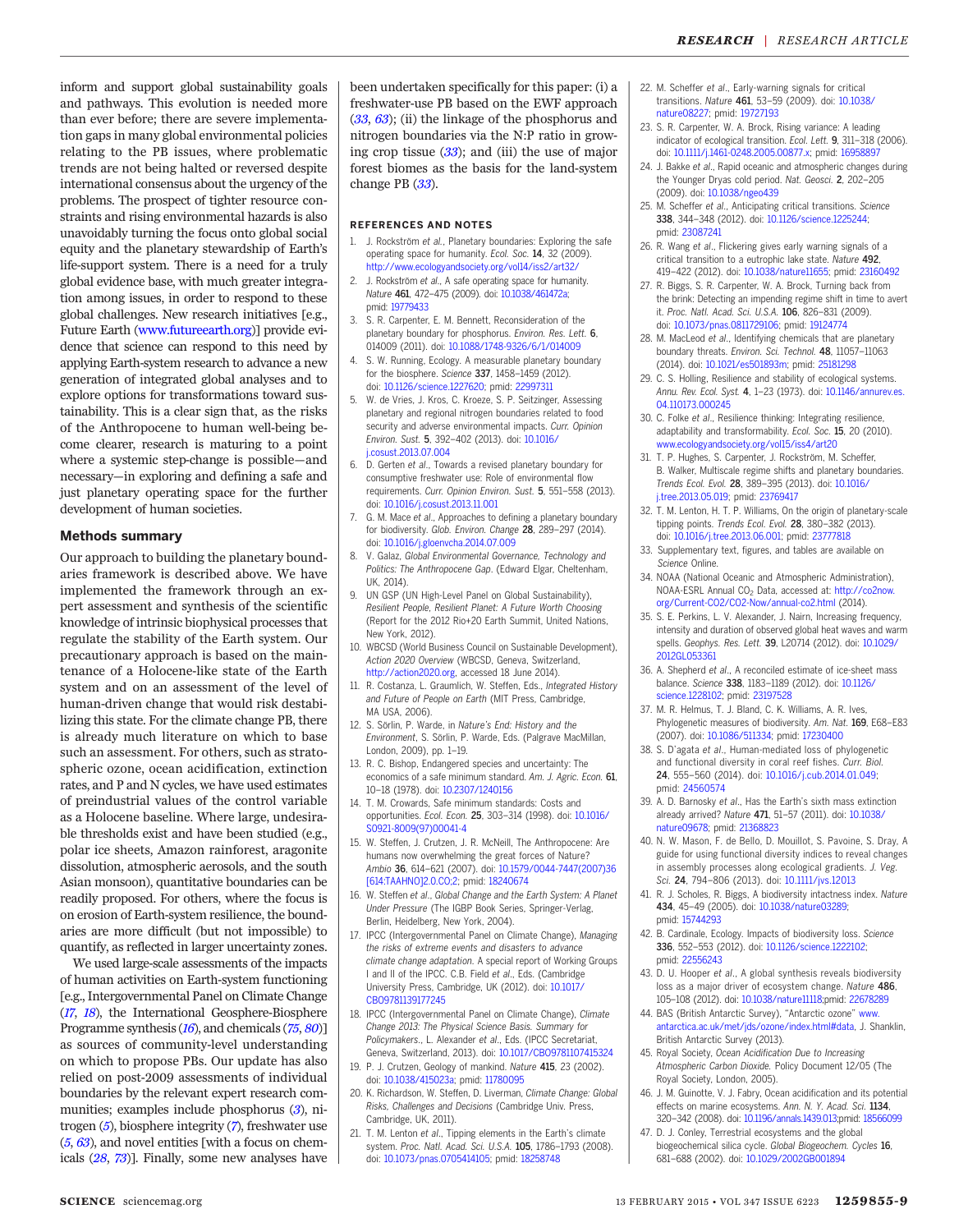- <span id="page-10-0"></span>48. F. Vandevenne, E. Struyf, W. Clymans, P. Meire, Agricultural silica harvest: Have humans created a new loop in the global silica cycle? Front. Ecol. Environ 10, 243-248 (2012). doi: [10.1890/110046](http://dx.doi.org/10.1890/110046)
- 49. S. E. Gress, T. D. Nichols, C. C. Northcraft, W. T. Peterjohn, Nutrient limitation in soils exhibiting differing nitrogen availabilities: What lies beyond nitrogen saturation? Ecol. 88, 119–130 (2007). doi: [10.1890/0012-9658\(2007\)88\[119:](http://dx.doi.org/10.1890/0012-9658(2007)88[119:NLISED]2.0.CO;2) [NLISED\]2.0.CO;2](http://dx.doi.org/10.1890/0012-9658(2007)88[119:NLISED]2.0.CO;2); pmid: [17489460](http://www.ncbi.nlm.nih.gov/pubmed/17489460)
- 50. H. Hillebrand, V. Lehmpfuhl, Resource stoichiometry and consumers control the biodiversity-productivity relationship in pelagic metacommunities. Am. Nat. 178, 171–181 (2011). doi: [10.1086/660831](http://dx.doi.org/10.1086/660831); pmid: [21750381](http://www.ncbi.nlm.nih.gov/pubmed/21750381)
- 51. C. M. Moore et al., Processes and patterns of oceanic nutrient limitation. Nat. Geosci. 6, 701-710 (2013). doi: [10.1038/ngeo1765](http://dx.doi.org/10.1038/ngeo1765)
- 52. G. K. MacDonald, E. M. Bennett, P. A. Potter, N. Ramankutty, Agronomic phosphorus imbalances across the world's croplands. Proc. Natl. Acad. Sci. U.S.A. 108, 3086–3091 (2011). doi: [10.1073/pnas.1010808108;](http://dx.doi.org/10.1073/pnas.1010808108) pmid: [21282605](http://www.ncbi.nlm.nih.gov/pubmed/21282605)
- 53. L. Bouwman et al., Exploring global changes in nitrogen and phosphorus cycles in agriculture induced by livestock production over the 1900-2050 period. Proc. Natl. Acad. Sci. U.S.A. 110, 20882-20887 (2013). doi: [10.1073/](http://dx.doi.org/10.1073/pnas.1012878108) [pnas.1012878108](http://dx.doi.org/10.1073/pnas.1012878108); pmid: [21576477](http://www.ncbi.nlm.nih.gov/pubmed/21576477)
- 54. W. Steffen, M. Stafford Smith, Planetary boundaries, equity and global sustainability: Why wealthy countries could benefit from more equity. Curr. Opinion Environ. Sust. 5, 403–408 (2013). doi: [10.1016/j.cosust.2013.04.007](http://dx.doi.org/10.1016/j.cosust.2013.04.007)
- 55. D. J. Greenwood et al., A unifying concept for the dependence of whole-crop N : P ratio on biomass: theory and experiment. Ann. Bot. (Lond.) 102, 967–977 (2008). doi: [10.1093/aob/](http://dx.doi.org/10.1093/aob/mcn188) [mcn188](http://dx.doi.org/10.1093/aob/mcn188); pmid: [18840873](http://www.ncbi.nlm.nih.gov/pubmed/18840873)
- 56. P. K. Snyder, C. Delire, J. A. Foley, Evaluating the influence of different vegetation biomes on the global climate. Clim. Dyn. 23, 279–302 (2004). doi: [10.1007/s00382-004-0430-0](http://dx.doi.org/10.1007/s00382-004-0430-0)
- 57. P. C. West, G. T. Narisma, C. C. Barford, C. J. Kucharik, J. A. Foley, An alternative approach for quantifying climate regulation by ecosystems. Front. Ecol. Environ 9, 126–133 (2010). doi: [10.1890/090015](http://dx.doi.org/10.1890/090015)
- 58. EPI (Earth Policy Institute), "Forest cover" [www.earthpolicy.](http://www.earthpolicy.org/indicators/C56/forests_2012_) [org/indicators/C56/forests\\_2012\\_](http://www.earthpolicy.org/indicators/C56/forests_2012_) (2014).
- 59. M. Falkenmark, Meeting water requirements of an expanding world population. Philos. Trans. R. Soc. Lond. B Biol. Sci. 352, 929–936 (1997). doi: [10.1098/rstb.1997.0072](http://dx.doi.org/10.1098/rstb.1997.0072)
- 60. J. S. Wallace, M. C. Acreman, C. A. Sullivan, The sharing of water between society and ecosystems: From conflict to catchment-based co-management. Philos. Trans. R. Soc. Lond. B Biol. Sci. 358, 2011–2026 (2003). doi: [10.1098/](http://dx.doi.org/10.1098/rstb.2003.1383) [rstb.2003.1383](http://dx.doi.org/10.1098/rstb.2003.1383); pmid: [14728795](http://www.ncbi.nlm.nih.gov/pubmed/14728795)
- 61. N. L. Poff et al., The natural flow regime: A paradigm for river conservation and restoration. BioSci. 47, 769–784 (1997). doi: [10.2307/1313099](http://dx.doi.org/10.2307/1313099)
- 62. N. L. Poff, J. K. H. Zimmerman, Ecological responses to altered flow regimes: A literature review to inform the science and management of environmental flows. Biol. 55, 194–205 (2010). doi: [10.1111/j.1365-2427.2009.02272.x](http://dx.doi.org/10.1111/j.1365-2427.2009.02272.x)
- 63. A. V. Pastor, F. Ludwig, H. Biemans, H. Hoff, P. Kabat, Accounting for environmental flow requirements in global water assessments. Hydrol. Earth Syst. Sci. 18, 5041-5059 (2014). doi: [10.5194/hess-18-5041-2014](http://dx.doi.org/10.5194/hess-18-5041-2014)
- 64. WHO (World Health Organization), Burden of Disease from the Joint Effects of Household and Ambient Air Pollution for 2012 ([www.who.int/phe/health\\_topics/outdoorair/databases/](http://www.who.int/phe/health_topics/outdoorair/databases/FINAL_HAP_AAP_BoD24March2014.pdf) [FINAL\\_HAP\\_AAP\\_BoD24March2014.pdf,](http://www.who.int/phe/health_topics/outdoorair/databases/FINAL_HAP_AAP_BoD24March2014.pdf) accessed 23 June 2014; [http://www.who.int/phe/health\\_topics/outdoorair/databases/en\)](http://www.who.int/phe/health_topics/outdoorair/databases/en)
- 65. O. Boucher et al., in Climate Change 2013: The Physical Science Basis. IPCC AR5 WGI report, T. Stocker et al., Eds. (Cambridge Univ. Press, Cambridge, UK, 2013), chap. 7, pp. 571–657.
- 66. M. Chin et al., Multi-decadal aerosol variations from 1980 to 2009: A perspective from observations and a global model. Atmos. Chem. Phys. 14, 3657–3690 (2014). doi: [10.5194/](http://dx.doi.org/10.5194/acp-14-3657-2014) [acp-14-3657-2014](http://dx.doi.org/10.5194/acp-14-3657-2014)
- 67. V. Ramanathan et al., Atmospheric brown clouds: Impacts on South Asian climate and hydrological cycle. Proc. Natl. Acad. Sci. U.S.A. 102, 5326–5333 (2005). doi: [10.1073/](http://dx.doi.org/10.1073/pnas.0500656102) [pnas.0500656102;](http://dx.doi.org/10.1073/pnas.0500656102) pmid: [15749818](http://www.ncbi.nlm.nih.gov/pubmed/15749818)
- 68. M. Cole, P. Lindeque, C. Halsband, T. S. Galloway, Microplastics as contaminants in the marine environment: A review. Mar. Pollut. Bull. 62, 2588–2597 (2011). doi: [10.1016/j.](http://dx.doi.org/10.1016/j.marpolbul.2011.09.025) [marpolbul.2011.09.025;](http://dx.doi.org/10.1016/j.marpolbul.2011.09.025) pmid: [22001295](http://www.ncbi.nlm.nih.gov/pubmed/22001295)
- 69. EEA (European Environment Agency), Genetically Modified Organisms (GMOs): The Significance of Gene Flow Through Pollen Transfer (Environmental Issue Report 28, European Environment Agency, Copenhagen, Denmark, 2002).
- 70. J. A. Ivar do Sul, M. F. Costa, The present and future of microplastic pollution in the marine environment. Environ. Pollut. 185, 352–364 (2014). doi: [10.1016/j.envpol.2013.10.036;](http://dx.doi.org/10.1016/j.envpol.2013.10.036) pmid: [24275078](http://www.ncbi.nlm.nih.gov/pubmed/24275078)
- 71. R. Kessler, Engineered nanoparticles in consumer products: Understanding a new ingredient. Environ. Health Perspect. 119, a120–a125 (2011). doi: [10.1289/ehp.119-a120;](http://dx.doi.org/10.1289/ehp.119-a120) pmid: [21356630](http://www.ncbi.nlm.nih.gov/pubmed/21356630)
- 72. M. Rees, Our Final Century. Will Civilisation Survive the Twenty-first Century? (Arrow Books, London, 2003).
- 73. L. M. Persson et al., Confronting unknown planetary boundary threats from chemical pollution. Environ. Sci. Technol. 47, 12619–12622 (2013). doi: [10.1021/es402501c](http://dx.doi.org/10.1021/es402501c); pmid: [23980998](http://www.ncbi.nlm.nih.gov/pubmed/23980998)
- 74. P. P. Egeghy et al., The exposure data landscape for manufactured chemicals. Sci. Total Environ. 414, 159–166 (2012). doi: [10.1016/j.scitotenv.2011.10.046;](http://dx.doi.org/10.1016/j.scitotenv.2011.10.046) pmid: [22104386](http://www.ncbi.nlm.nih.gov/pubmed/22104386)
- 75. UNEP (United Nations Environment Programme), GCO Global Chemicals Outlook: Towards Sound Management of Chemicals (United Nations Environment Programme, Nairobi, Kenya, 2013).
- 76. S. Strempel, M. Scheringer, C. A. Ng, K. Hungerbühler, Screening for PBT chemicals among the "existing" and "new" chemicals of the EU. Environ. Sci. Technol. 46, 5680–5687 (2012). doi: [10.1021/es3002713](http://dx.doi.org/10.1021/es3002713); pmid: [22494215](http://www.ncbi.nlm.nih.gov/pubmed/22494215)
- 77. M. Scheringer et al., How many persistent organic pollutants should we expect? Atmos. Poll. Res. 3, 383–391 (2012). doi: [10.5094/APR.2012.044](http://dx.doi.org/10.5094/APR.2012.044)
- 78. K. Sanderson, Chemistry: It's not easy being green. Nature 469, 18–20 (2011). doi: [10.1038/469018a;](http://dx.doi.org/10.1038/469018a) pmid: [21209638](http://www.ncbi.nlm.nih.gov/pubmed/21209638)
- 79. P. A. Schulte et al., Occupational safety and health, green chemistry, and sustainability: A review of areas of convergence. Environ. Health 12, 31 (2013). doi: [10.1186/1476-](http://dx.doi.org/10.1186/1476-069X-12-31) [069X-12-31;](http://dx.doi.org/10.1186/1476-069X-12-31) pmid: [23587312](http://www.ncbi.nlm.nih.gov/pubmed/23587312)
- 80. EEA (European Environment Agency), Late Lessons from Early Warnings: The Precautionary Principle 1896-2000 (Environmental Issue Report 22/2001, Copenhagen, Denmark, 2001).
- 81. D. Gee, Late lessons from early warnings: Toward realism and precaution with endocrine-disrupting substances. Environ. Health Perspect. 114 (suppl. 1), 152–160 (2006). doi: [10.1289/](http://dx.doi.org/10.1289/ehp.8134) [ehp.8134](http://dx.doi.org/10.1289/ehp.8134); pmid: [16818262](http://www.ncbi.nlm.nih.gov/pubmed/16818262)
- 82. T. Lenton, A. Watson, A., Revolutions That Made the Earth (Oxford Univ. Press, Oxford UK, 2011).
- 83. R. Biggs et al., Toward principles for enhancing the resilience of ecosystem services. Annu. Rev. Environ. Resour. 37, 421–448 (2012). doi: [10.1146/annurev-environ-051211-123836](http://dx.doi.org/10.1146/annurev-environ-051211-123836)
- 84. G. S. Cumming, P. Olsson, F. S. Chapin III, C. S. Holling, Resilience, experimentation and scale mismatches in socialecological systems. Landscape Ecol. 28, 1139–1150 (2013). doi: [10.1007/s10980-012-9725-4](http://dx.doi.org/10.1007/s10980-012-9725-4)
- 85. D. Griggs et al., Policy: Sustainable development goals for people and planet. Nature 495, 305–307 (2013). doi: [10.1038/](http://dx.doi.org/10.1038/495305a) [495305a;](http://dx.doi.org/10.1038/495305a) pmid: [23518546](http://www.ncbi.nlm.nih.gov/pubmed/23518546)
- 86. R. Costanza, Ed., Ecological Economics: The Science and Management of Sustainability (Columbia Univ. Press, New York, 1991).
- 87. C. Folke, in Linking the Natural Environment and the Economy: Essays from the Eco-Eco Group, C. Folke, T. Kåberger, Eds. (Kluwer Academic Publishers, Dordrecht, Netherlands, 1991), pp. 77–94.
- 88. L. Robin, S. Sörlin, P. Warde, Eds., The Future of Nature: Documents of Global Change (Yale Univ. Press, New Haven, CT, 2013).
- 89. U. Heise, Sense of Place and Sense of Planet: The Environmental Imagination of the Global (Oxford Univ. Press, Oxford, 2008).
- 90. M. Scheffer, Critical Transitions in Nature and Society (Princeton Univ. Press, Princeton, NJ, 2009).
- 91. J. Masco, Bad weather: On planetary crisis. Soc. Stud. Sci. 40, 7–40 (2010). doi: [10.1177/0306312709341598](http://dx.doi.org/10.1177/0306312709341598)
- 92. G. Pálsson et al., Reconceptualizing the 'Anthropos' in the Anthropocene: Integrating the social sciences and humanities in global environmental change research. Environ. Sci. Policy 28, 4 (2013). doi: [10.1016/j.envsci.2012.11.004](http://dx.doi.org/10.1016/j.envsci.2012.11.004)
- 93. N. Castree et al., Changing the intellectual climate. Nature Clim. Change 4, 763–768 (2014). doi: [10.1038/nclimate2339](http://dx.doi.org/10.1038/nclimate2339)
- 94. J. M. Anderies, S. R. Carpenter, W. Steffen, J. Rockström, The topology of non-linear global carbon dynamics: From tipping points to planetary boundaries. Environ. Res. Lett. 8, 044048 (2013). doi: [10.1088/1748-9326/8/4/044048](http://dx.doi.org/10.1088/1748-9326/8/4/044048)
- 95. S. E. Cornell, I. C. Prentice, J. I. House, C. J. Downy, Understanding the Earth System. Global Change Science for Application (Cambridge Univ. Press, Cambridge, 2012).
- 96. J. A. Dearing et al., Safe and just operating spaces for regional social-ecological systems. Glob. Environ. Change 28, 227–238 (2014). doi: [10.1016/j.gloenvcha.2014.06.012](http://dx.doi.org/10.1016/j.gloenvcha.2014.06.012)

#### ACKNOWLEDGMENTS

We thank J. Foley and N. Ramunkutty for contributions to the land-system change boundary; A. Pastor for analytical work on the PB for freshwater; B. Armstrong, C. Butler, T. McMichael, and A. Woodward for contributions to the novel entities boundary; and B. Scholes for comments on an earlier version of the manuscript. Data associated with the paper are located at the Stockholm Resilience Centre, Sweden ([http://www.stockholmresilience.org/](http://www.stockholmresilience.org/21/research/research-programmes/planetary-boundaries.html) [21/research/research-programmes/planetary-boundaries.html\)](http://www.stockholmresilience.org/21/research/research-programmes/planetary-boundaries.html). The planetary boundaries research at the Stockholm Resilience Centre is made possible through a core grant from MISTRA (Swedish Foundation for Strategic Environmental Research). S.E.C. is supported by the Swedish Research Council, E.M.B. is supported by the Natural Sciences and Engineering Research Council of Canada and by the Trottier Institute for Science and Public Policy, R.B. is supported by a Branco Weiss Fellowship, C.F. is supported by the Family Erling Persson Academy Programme on Global Economic Dynamics and the Biosphere, I.F. is supported by the Stordalen Foundation (Norway), S.S. is supported by the Riksbanken Jubileumsfond and the Institute for Advanced Study, Princeton NJ, and S.R.C. and V.R. are supported by the U.S. National Science Foundation.

#### SUPPLEMENTARY MATERIALS

[www.sciencemag.org/content/347/6223/1259855/suppl/DC1](http://www.sciencemag.org/content/347/6223/1259855/suppl/DC1) Methods

Figs. S1 to S10 Tables S1 to S3 References (97–158)

11 August 2014; accepted 8 January 2015 Published online 15 January 2015; 10.1126/science.1259855